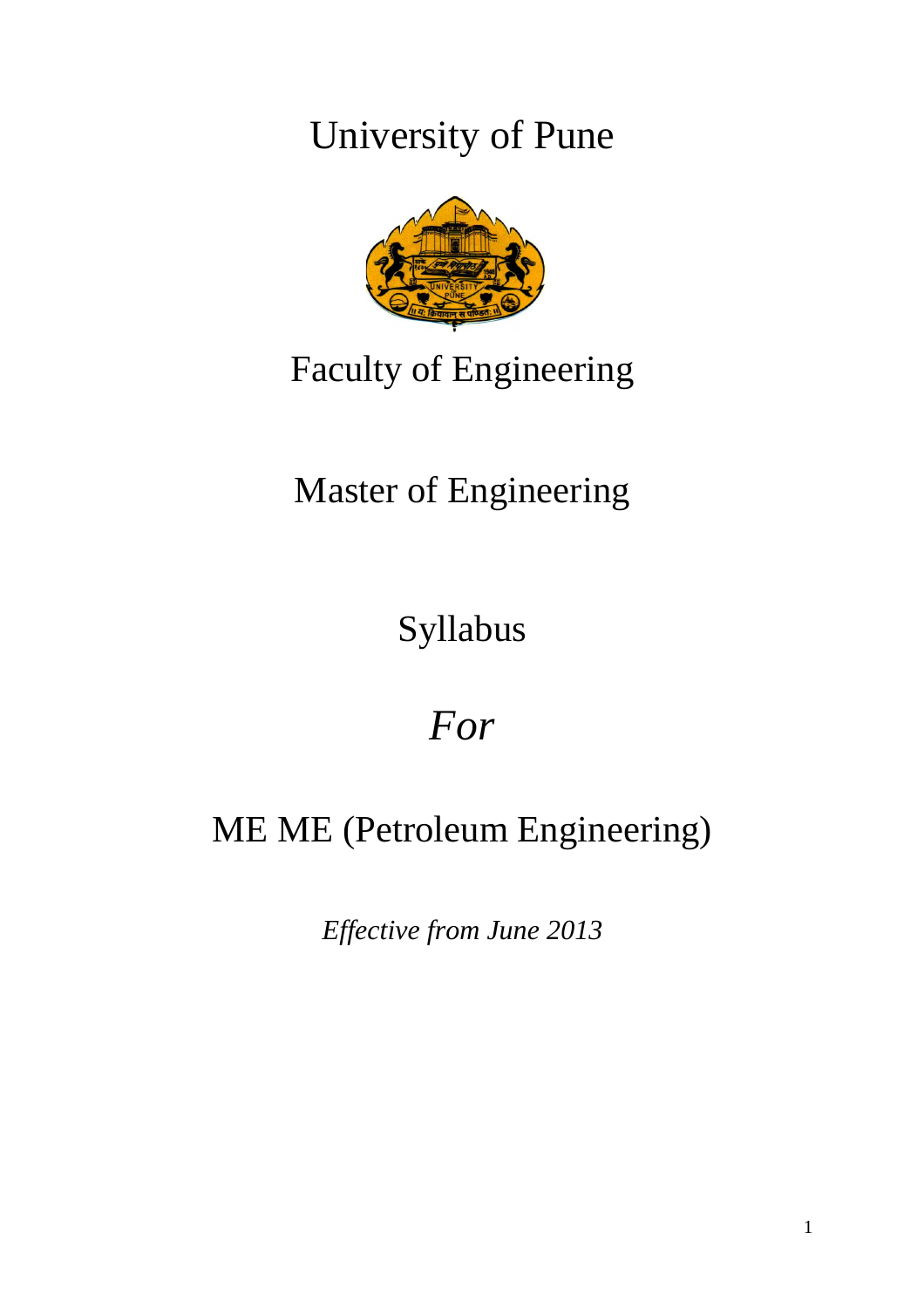# **University of Pune M.E. Petroleum Engineering, 2013 Course Semester I**

| Code   | <b>Subject</b>                                         | <b>Teaching</b><br><b>Scheme</b> | <b>Examination Scheme</b> |              |                          |              |       | <b>Credits</b> |
|--------|--------------------------------------------------------|----------------------------------|---------------------------|--------------|--------------------------|--------------|-------|----------------|
|        |                                                        |                                  | Paper                     |              | TW                       | Oral/        | Total |                |
|        |                                                        | /Practicals                      | In semester               | End semester |                          | Presentation |       |                |
|        |                                                        |                                  | assessment                | assessment   |                          |              |       |                |
| 512101 | Numerical<br>Simulation in<br>Petroleum<br>Engineering | $\overline{4}$                   | 50                        | 50           |                          |              | 100   | $\overline{4}$ |
| 512102 | in<br>Geology<br>Reservoir<br>Description              | 4                                | 50                        | 50           |                          |              | 100   | $\overline{4}$ |
| 512103 | Advanced<br>Drilling<br>Engineering                    | 4                                | 50                        | 50           |                          |              | 100   | $\overline{4}$ |
| 512104 | Research<br>Methodology                                | 4                                | 50                        | 50           |                          |              | 100   | $\overline{4}$ |
| 512105 | Elective I                                             | 5                                | 50                        | 50           | $\overline{\phantom{0}}$ |              | 100   | 5              |
| 512106 | Lab Practice I                                         | 4                                |                           |              | 50                       | 50           | 100   | 4              |
|        | <b>Total</b>                                           | 25                               | 250                       | 250          | 50                       | 50           | 600   | 25             |

# **M.E. Petroleum Engineering, 2013 Course Semester II**

| Code   | <b>Subject</b>                                             | <b>Teaching</b><br><b>Scheme</b> | <b>Examination Scheme</b> |                            |                          |              |       | <b>Credits</b> |
|--------|------------------------------------------------------------|----------------------------------|---------------------------|----------------------------|--------------------------|--------------|-------|----------------|
|        |                                                            | Lectures                         | Paper                     |                            | TW                       | Oral/        | Total |                |
|        |                                                            | /Practicals                      | In semester<br>assessment | End semester<br>assessment |                          | Presentation |       |                |
| 512107 | Advanced<br>Reservoir<br>Engineering                       | $\overline{4}$                   | 50                        | 50                         | $\overline{\phantom{a}}$ |              | 100   | $\overline{4}$ |
| 512108 | Environmental<br>Technology in<br>Petroleum<br>Engineering | 4                                | 50                        | 50                         |                          |              | 100   | $\overline{4}$ |
| 512109 | Advanced<br>Production<br>Engineering                      | $\overline{4}$                   | 50                        | 50                         | $\overline{\phantom{0}}$ |              | 100   | $\overline{4}$ |
| 512110 | Elective II                                                | 5                                | 50                        | 50                         | $\overline{\phantom{a}}$ |              | 100   | 5              |
| 512111 | Lab Practice II                                            | 4                                | 50                        | 50                         | ۰                        |              | 100   | 4              |
| 512112 | Seminar I                                                  | $\overline{4}$                   |                           |                            | 50                       | 50           | 100   | $\overline{4}$ |
|        | <b>Total</b>                                               | 25                               | 250                       | 250                        | 50                       | 50           | 600   | 25             |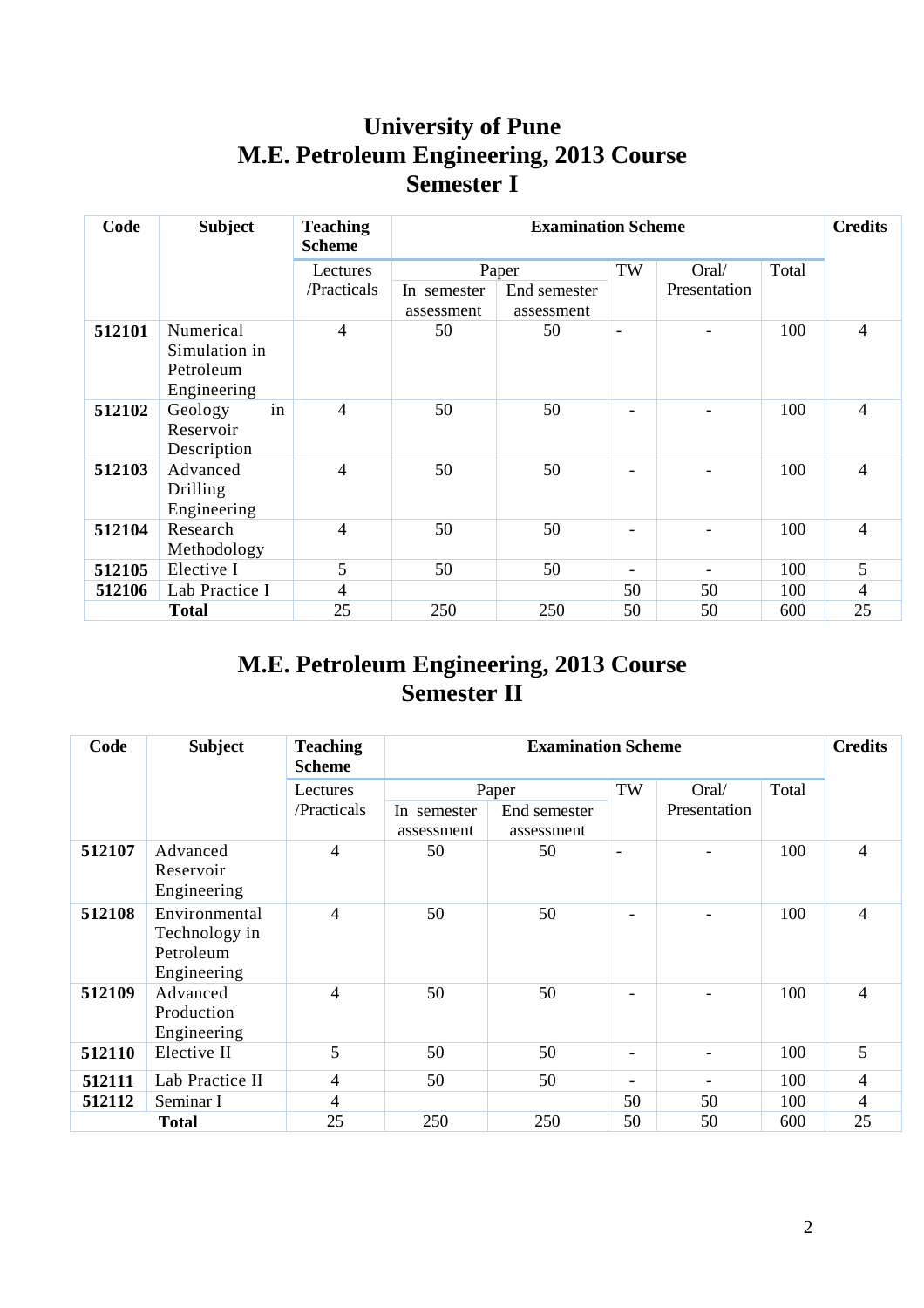# **M.E. Petroleum Engineering, 2013 Course Semester III**

| Code   | <b>Subject</b>                  | <b>Teaching</b><br><b>Scheme</b> |                           | <b>Credits</b>                |     |              |       |                |
|--------|---------------------------------|----------------------------------|---------------------------|-------------------------------|-----|--------------|-------|----------------|
|        |                                 | Lectures                         | Paper                     |                               | TW  | Oral/        | Total |                |
|        |                                 | /Practicals                      | In semester<br>assessment | End<br>semester<br>assessment |     | Presentation |       |                |
| 512113 | <b>Advanced Well</b><br>Testing | $\overline{4}$                   | 50                        | 50                            |     |              | 100   | $\overline{4}$ |
| 512114 | Advanced Well<br>Control        | 4                                | 50                        | 50                            | ۰   |              | 100   | $\overline{4}$ |
| 512115 | Elective III                    | 5                                | 50                        | 50                            | ۰   |              | 100   | 5              |
| 512116 | Seminar II                      | $\overline{4}$                   | $\overline{\phantom{0}}$  |                               | 50  | 50           | 100   | 4              |
| 512117 | Project Stage I                 | 8                                | -                         |                               | 50  | 50           | 100   | 8              |
|        | <b>Total</b>                    | 25                               | 150                       | 150                           | 100 | 100          | 500   | 25             |

# **M.E. Petroleum Engineering, 2013 Course Semester IV**

| Code   | <b>Subject</b>   | <b>Teaching</b><br><b>Scheme</b> |                               | <b>Credits</b>                |     |              |       |    |
|--------|------------------|----------------------------------|-------------------------------|-------------------------------|-----|--------------|-------|----|
|        |                  | Lectures                         | Paper                         |                               | TW  | Oral/        | Total |    |
|        |                  | /Practicals                      | In.<br>semester<br>assessment | End<br>semester<br>assessment |     | Presentation |       |    |
| 512118 | Seminar III      | 5                                | $\overline{\phantom{0}}$      | $\overline{\phantom{a}}$      | 50  | 50           | 100   |    |
| 512117 | Project Stage II | 20                               | $\overline{\phantom{a}}$      | $\overline{\phantom{0}}$      | 150 | 50           | 200   | 20 |
|        | <b>Total</b>     | 25                               |                               |                               | 200 | 100          | 300   | 25 |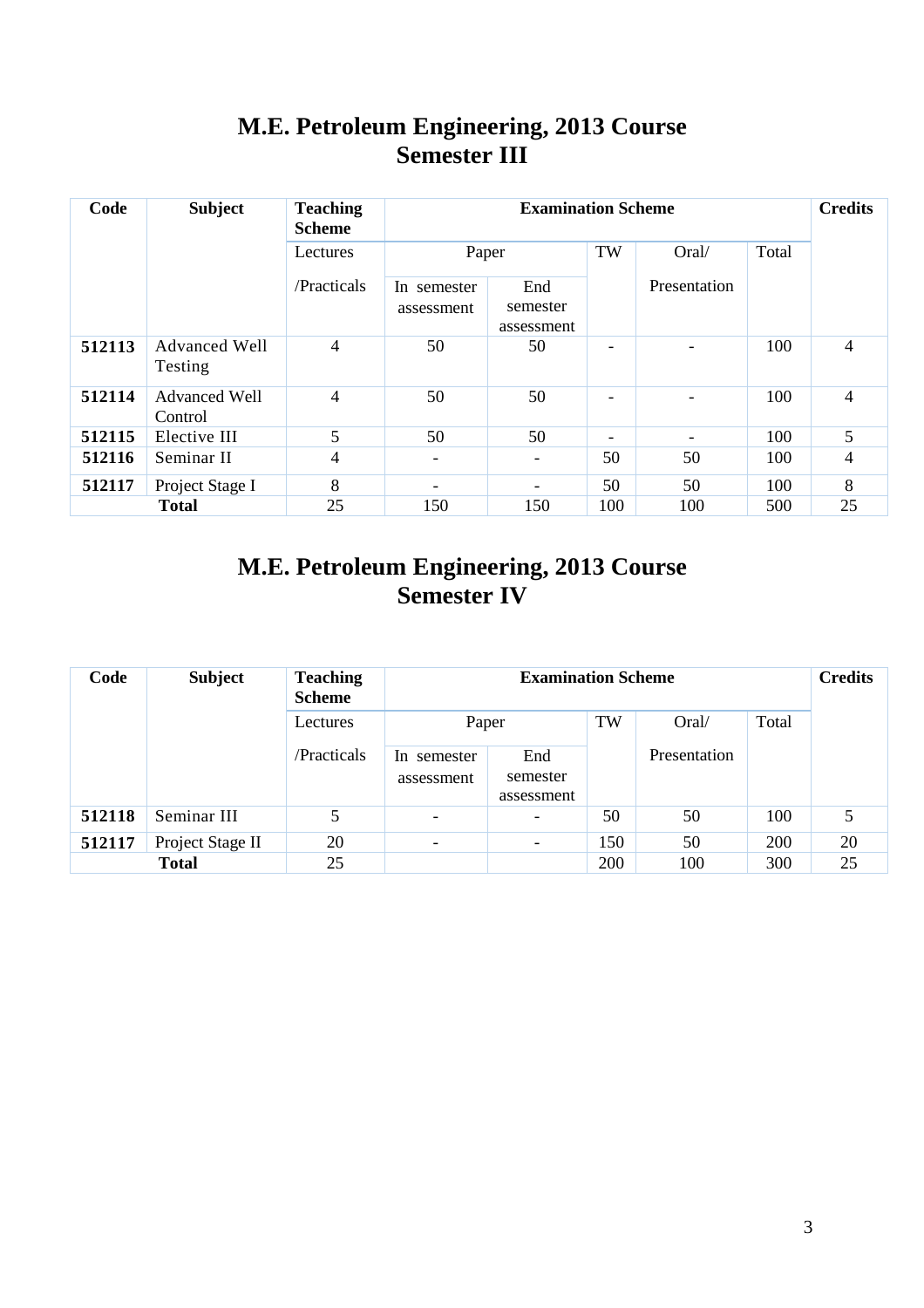# **512101 Numerical Simulation in Petroleum Engineering**

**Teaching Scheme: Examination Scheme:** 

Lectures: 4 Hours/Week In semester assessment 50 Marks End semester assessment 50 Marks Credits: 4

Overview of Reservoir Geology and Engineering

Numerical Reservoir Simulation: Introduction and overview

Reservoir fluid and rock properties. Formulation of basic equations for single-phase flow. Discrete flow equations for single phase flow: finite difference approximation.

General reservoir flow equations. Reduction to the black oil model. Discretization of the black oil equations. Truncation errors and stability. Transmissibility, upstream weighing, implicit and explicit treatment of transmissibility.

Numerical dispersion and grid orientation effects. The IMPES method. Model and grid selection. Model initialization.

Representation and Treatment of wells in simulators. Pseudo-functions. Compositional reservoir simulator equations.

Fractured reservoir models. Thermal models. History matching. Planning and executing a reservoir simulation study.

Reservoir simulation and management.

Selecting a numerical method to solve the problem.

- 1) Mattax, C. C. and Dalton, R. L.: Reservoir Simulation, SPE Monograph, 1990, 184 pp.
- 2) Fanchi, J. R.: Applied Reservoir Simulation, Gulf Publishing Co., 2006, 517 pp.
- 3) Koederitz, Leonard F, Lecture notes on Applied Reservoir Simulation, World Scientific,2004, 205 pp
- 4) Thomas, G. W.: Principles of Reservoir Simulation, IHRDC Pub. 1982.
- 5) Carlson, M., "Practical Reservoir Simulation", Pennwell, 2003.
- 6) Chapra, S. C. and Canale, R. P.: Numerical Methods for Engineers, McGraw Hill, 1998
- 7) Zhangxin Chin, Reservoir Simulation: Mathematical Techniques in Oil Recovery, SIAM Series in Applied Mathematics, 2007, 248 pp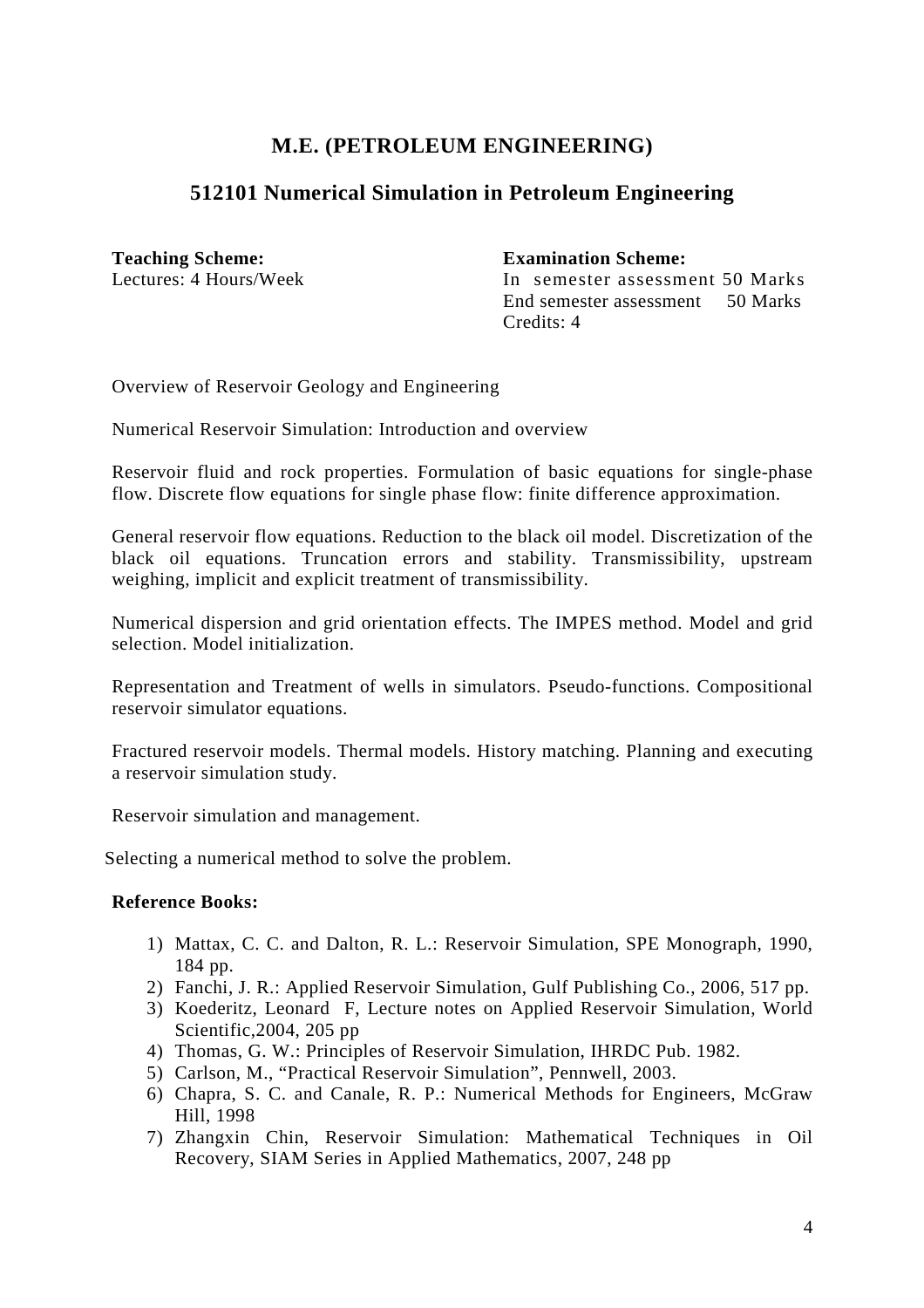# **512102 Geology in Reservoir Description**

#### **Teaching Scheme: Examination Scheme:**

Lectures: 4 Hours/Week In semester assessment 50 Marks End semester assessment 50 Marks Credits: 4

Introduction to the Principles of Geology, Clastic and Carbonate Depositional Systems, Petroleum Geosystems, Spatial and Temporal Distribution of Hydrocarbons, Rock and fluid properties.

Sequence Stratigraphy and Basin Analysis,

Integrated Geological Studies, structural, stratigraphic and lithological model

Reservoir Heterogeneities / Anisotropies: understanding and mapping on different scales, development of static reservoir model,

Rock Physics, Petrophysical evaluation of rock properties, Rock properties distribution, 4 D Seismic

Geostatistics in Reservoir characterization. Autocorrelation

Reserves calculation, Risk Analysis in Exploration Ventures.

Petroliferous basins in India, classification

- 1) Knut Bjørlykke, Petroleum Geoscience: From Sedimentary Environments to Rock Physics, Springer Publications, 2010, 518 pp.
- 2) Luca Cossentino, Integrated Reservoir Studies, Technip Publication, 2001, 328 pp.
- 3) Roger M. Slatt, Stratigraphic Reservoir Characterization for Petroleum Geologists, Geophysicists, and Engineers, Handbook of Petroleum Exploration and Production, 6, Elsevier Publications, 2006, 493 pp.
- 4) Daniel J Tearpock and Richard E Bischke, Applied Subsurface Geological Mapping, Prentice Hall Publications, 2010, 676 pp.
- 5) Jon Gluyas and Richard Swarbrick, Petroleum Geoscience, Blackwell Publishing, 2004, 390 pp.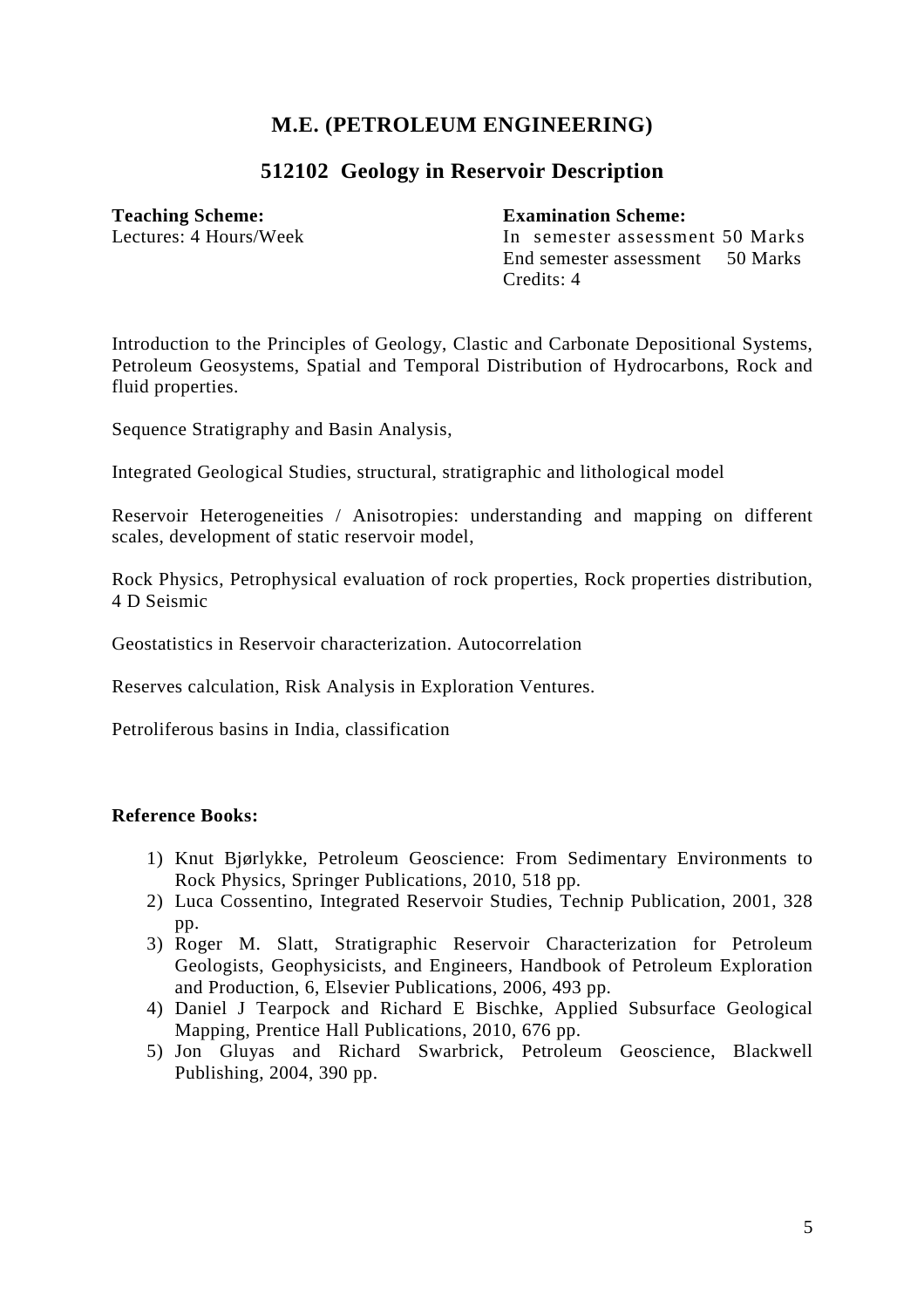## **512103 Advanced Drilling Engineering**

**Teaching Scheme: Examination Scheme:** 

Lectures: 4 Hours/Week In semester assessment 50 Marks End semester assessment 50 Marks Credits: 4

Review of conventional drilling techniques. Review of drill string and casing design, conventional well control techniques. Cement rheology, gas well cementation

Study of directional drilling, horizontal drilling and multilateral drilling: types, objectives, technology, equipment, and methods, sidetracking techniques.

Intelligent (Smart) Wells. Down hole monitoring and control. Optimization of multilateral well performance.

Comparison of deviated and horizontal wells with vertical drilling techniques, reservoir engineering concepts and well completions. Applications of the drilling techniques in field development. Development of tight reservoirs. Recent Trends.

Well bore stability / rock mechanics – Mohr's Ccoulomb criteria 2D- 3D system, in-situ stress.

MWD, LWD, drilling economics, drilling optimization methods, associated problems. Economics of complex wells.

Case Studies from Petroleum literature.

- 1) Burgoyne, A. T., Chenevert, M. Milheim, K., Young, F. S.: Applied Drilling Engineering, SPE Textbook Series, 1985.
- 2) Short, J. A.: Introduction to Directional and Horizontal Drilling, Penn Well Books, 1993.
- 3) Bernt Aadnoy, Iain Cooper, Stefan Miska, Robert F. Mitchell, and Michael L. Payne, Advanced Drilling and Well Technology, Society of Petroleum Engineers,2009,808 pp
- 4) Robert F. Mitchell and Stefan Z. Miska, Fundamentals of Drilling Engineering, Society of Petroleum Engineers, 2011, 696 pp.
- 5) Robert F. Mitchell, Petroleum Engineering Handbook, Volume2: Drilling Engineering, 2007,770 pp.
- 6) Lyons w, Working Guide to Drilling Equipment and Operations, Gulf Professional Publishing, 2010, 617 pp.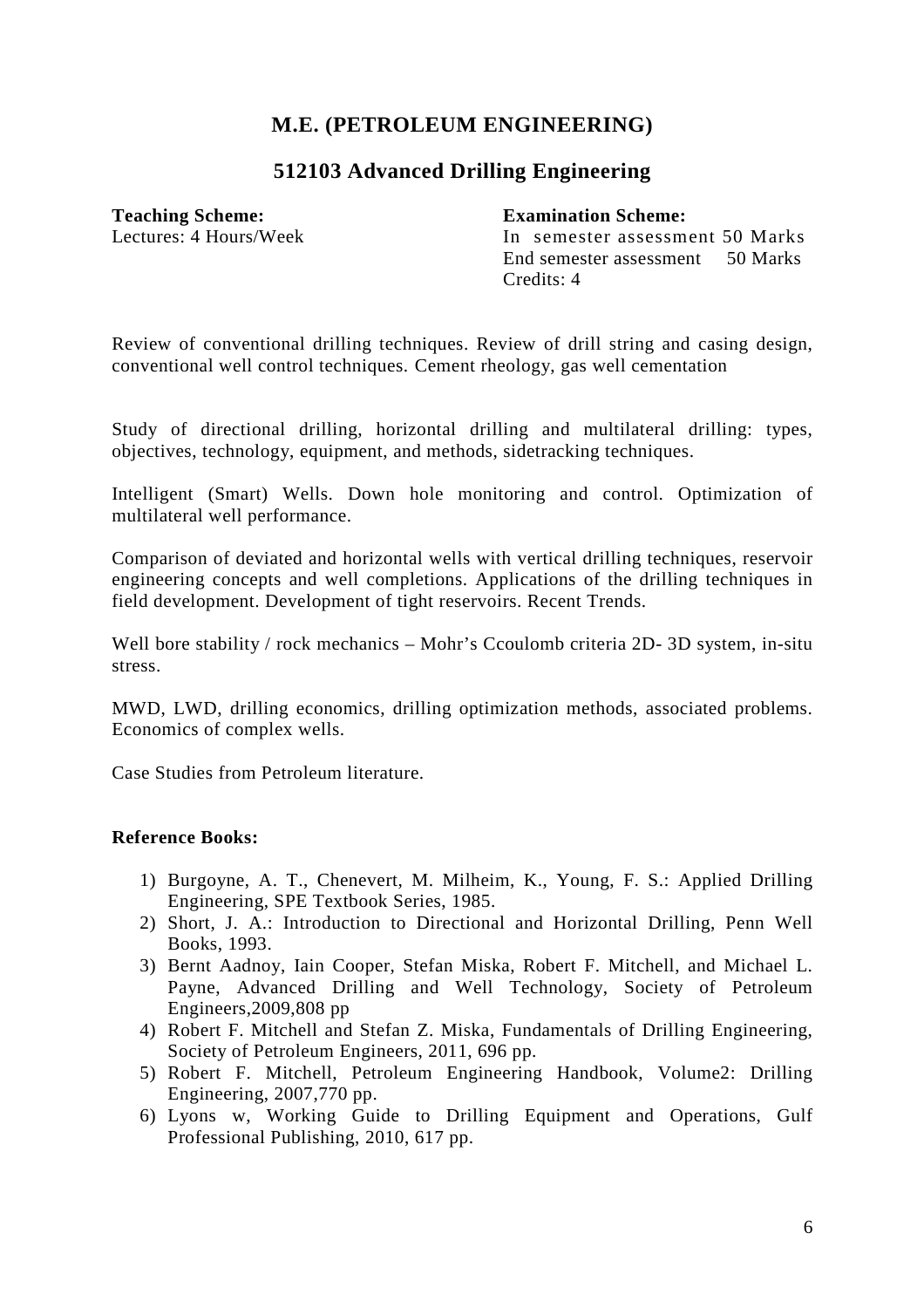### **512104 Research Methodology**

**Teaching Scheme: Examination Scheme:** 

Lectures: 4 Hours/Week In semester assessment 50 Marks End semester assessment 50 Marks Credits: 4

**Research Problem:** Meaning of research problem, Sources of research problem, Criteria / Characteristics of a good research problem.

Types of research: Descriptive vs. Analytical Research, Applied vs. Fundamental Research, Quantitative vs. Qualitative Research, and Conceptual vs. Empirical Research.

Research Methodology: An Introduction, Research Process, Basic Overview, Formulating the Research Problem, Defining the Research Problem

Literature Review: Review Concepts and Theories, Formulation of Hypothesis, Sources of Hypothesis, Characteristics of Hypothesis, Role of Hypothesis.

Tests of Hypothesis: Research Design, Sampling Design.

Data Collection, Observation Method, Interview Method, Questionnaires, Case Study Method.

**Processing and Analysis of Data:** Processing Operations, Statistics in Research, Descriptive Statistics, Inferential Statistics, Elements / Types of Analysis.

Interpretation of Data

**Current trends in Research:** Mono-disciplinary Research, Interdisciplinary Research, Role of Internet in Research, Threats and Challenges to Good Research

**Writing a:** BlogSpot, Article, Essay, Research Paper, Research Project, Legislation Drafting, Judgment Writing, Thesis, Dissertation, Book, Reviews - Book Review; Case Review Criteria of Good Research, Research Ethics, Intellectual property rights (IPR), Professional ethics.

**Citation Methods:** Foot Note, Text Note, End Note, Bibliography.

- 1) C.R. Kothari, "Research Methodology Methods and Techniques", 2nd Edition Vishwa
- 2) Prakashan, 2006.
- 3) Wilkinson K.P, L Bhandarkar, "Formulation of Hypothesis" Himalaya Publication,
- 4) Mumbai, 2006
- 5) John W Best and V. Kahn, "Research in Education", PHI Publication, 2004
- 6) Ranjit Kumar, "Research Methodology- A step by step guide for beginners",  $2<sup>nd</sup>$  Edition, Pearson education, 2005
- 7) Donald H.Mc Burney, "Research Methods", 5<sup>th</sup> Edition, Thomson Learning, 2006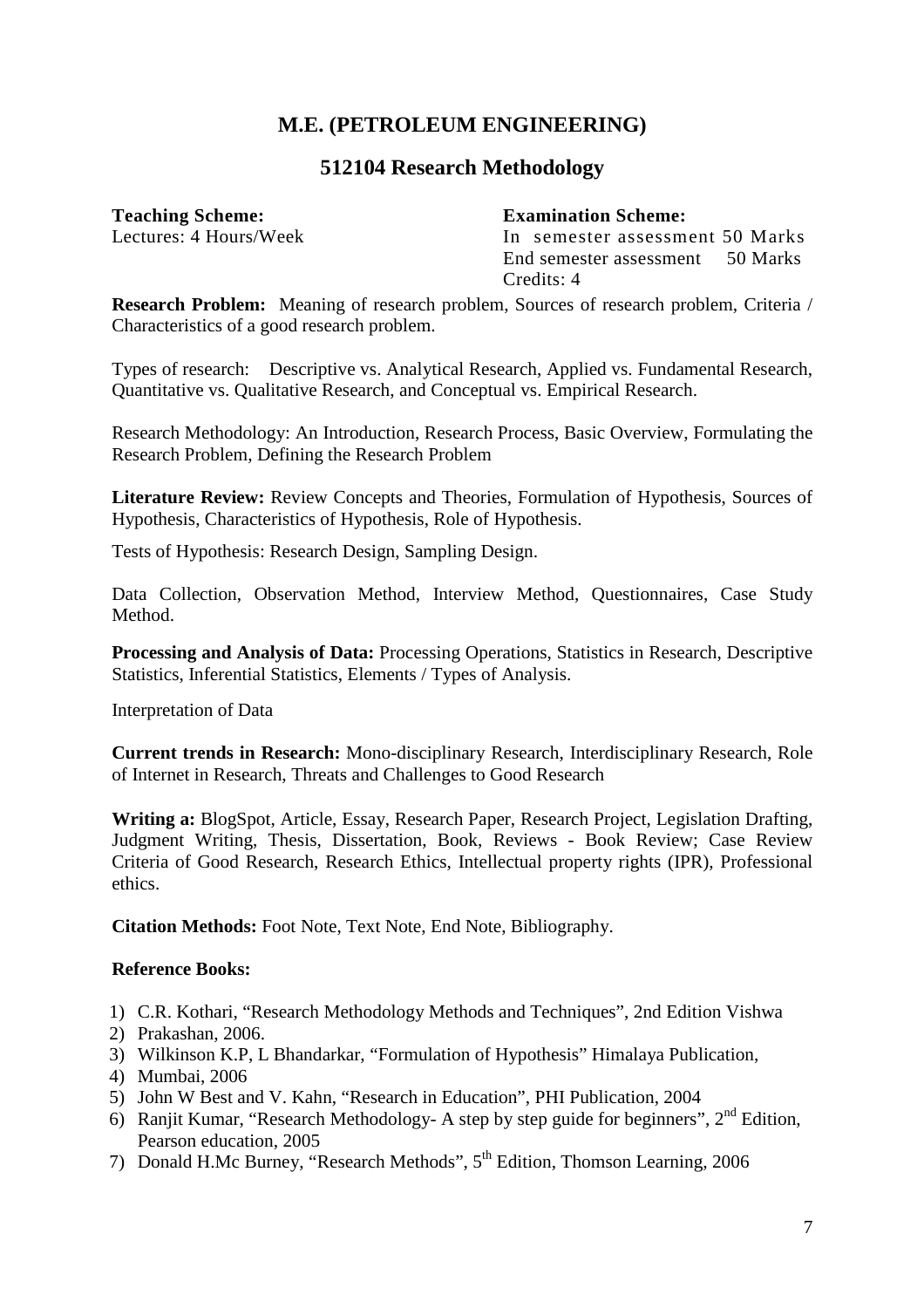### **512105 ELECTIVE-I**

**Teaching Scheme: Examination Scheme:** 

Lectures: 5 Hours/Week In semester assessment 50 Marks End semester assessment 50 Marks Credits: 5

#### **Students should select any two modules of 2 credits each of the following from Group I and any one module of 1 credit from Group II**

#### **GROUP I:**

#### **Module 1: Advanced Natural Gas Engineering ( 2 Credits)**

Properties and Measurement of Natural Gas:

Phase behavior fundamentals, qualitative and quantitative phase behavior, vapor liquid equilibrium.

Equation of state, critical pressure and temperature determination. Gas compressibility, viscosity and thermal conductivity, formation volume factor.

Gas flow measurement and fundamentals

#### **Reference Books:**

- 1) Lee, J, Wattenbarger, R. A., "Gas Reservoir Engineering", Society of Petroleum Engineers, TX, USA, 1996.
- 2) Ikoku, Chi, "Natural Gas Production Engineering", John Wiley and Sons, 1984.
- 3) Mokhatab, s, Poe, W A and Speight, J G, Handbook of Natural Gas Transmission and Processing, Gulf Professional Publishing, 2006

#### **Module 2: Unconventional Oil and Gas Reservoirs (2 Credits)**

Unconventional oil: Heavy oil, extra heavy oil and bituminous, oil shales, their properties, thermal and non-thermal methods of oil recovery

Unconventional Gas: shale gas and basin centered gas, Present status of coal bed methane. Tight reservoirs.

Introduction and present status of gas hydrates. Formation and properties of gas hydrates.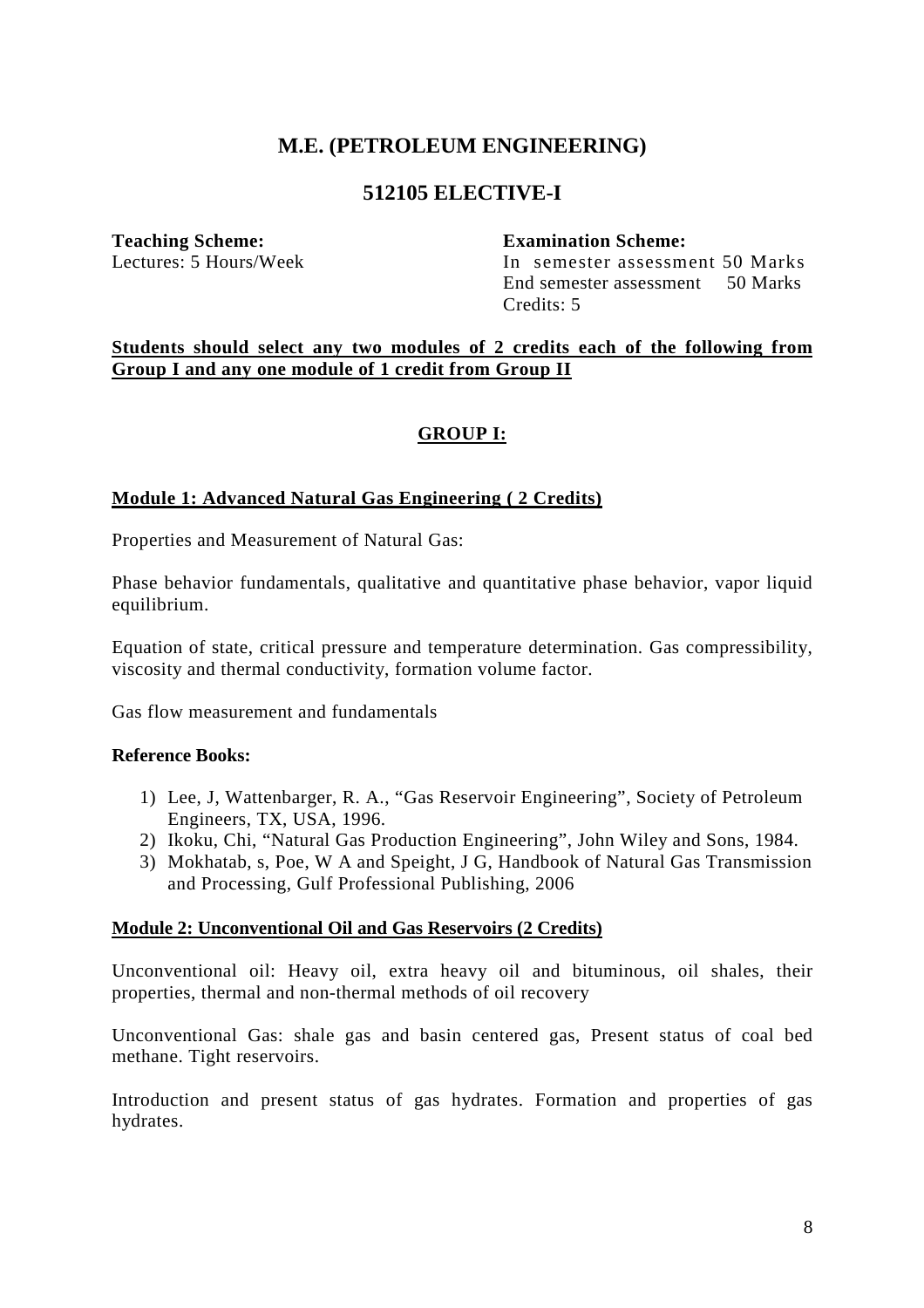### **Reference Books:**

- 1) Farooqi Ali, S M, Jones S A and Meldau R F, Practical Heavy Oil Recovery, SPE, 1997, 434 pp.
- 2) Carrol John, Natural Gas Hydrates: A guide for engineers, Gulf Publications, 2003, 289 pp
- 3) United States Department of Energy, Modern Shale Gas: development in USA, A Primer, 2009, 116 pp.
- 4) Warner H R (Editor), Emerging and Peripheral Technologies, Vol. VI, Petroleum Engineering Handbook, SPE, 2007, 629 pp

### **Module 3: Seismic Interpretation (2 credits)**

Basics: geological controls on the propagation, reflection, and refraction of seismic waves Data acquisition and processing with emphasis on its potential impact on interpretation 2-D and 3-D interpretation techniques Seismic interpretation of different structural styles: extensional, compressional, strike-slip, inverted, salt and gravity dominated basins Seismic velocities, Sequence stratigraphy and seismic facies analysis Acoustic impedance, DHIS, AVO

### **Reference Books:**

- 1) Beacon, M, Simm, R and Redshaw, T. 3 D Seismic Interpretation. Cambridge University Press, 2003.212 pp.
- 2) Coffeen J. A., "Interpreting Seismic Data Workbook", Penn Well Books, 1984.

### **Module 4: Well Logging Methods ( 2 Credits)**

Introduction to logging, open and cased hole logging, logging environment, log measurement and tools

Resistivity and SP logging, Nuclear logging, NMR applications in Petrophysics and formation evaluation, borehole imaging, production logging

- 1) George Asquith and Daniel Krygowski, Basic Well Log Analysis, Second edition, AAPG Methods in Exploration Series 16, 2004, 248 pp.
- 2) Toby Darling, Well Logging and Formation Evaluation, Gulf Publishing Company, 2005, 335 pp.
- 3) Edward D. Holstein, Editor, Reservoir Engineering and Petrophysics, SPE Petroleum Engineering Handbook, Volume V, 2007, 1659 pp.
- 4) Somlen J J, Cased Hole and Production Log Evaluation, Penn Well, 393 pp.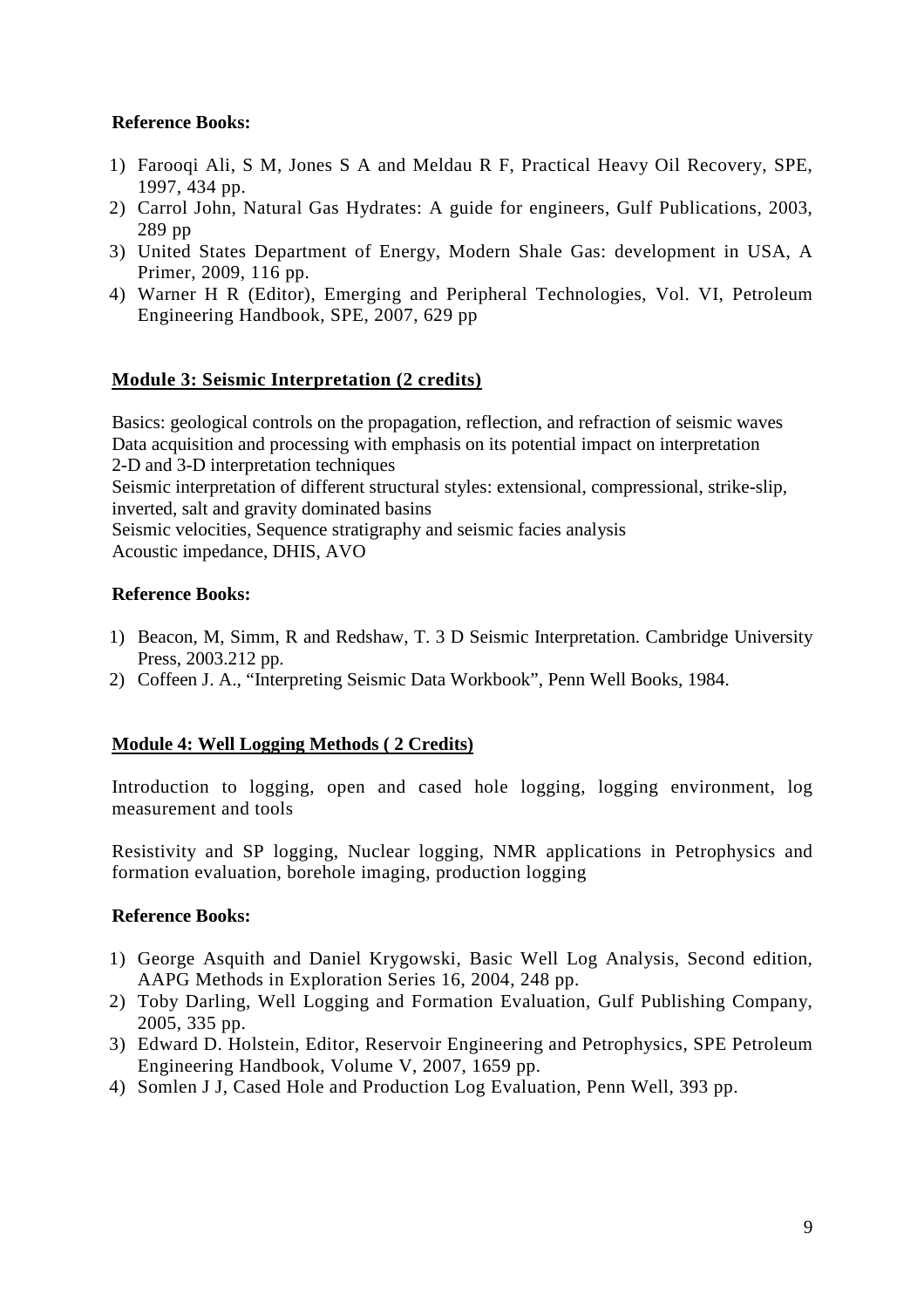### **Module 5: Well Completion and Workover I ( 2 Credits)**

Well completion: types of wells, completion functions, types of completion Well completion design

Mechanical aspects of well testing, Subsurface completion equipment and accessories, Well Head Equipment, Interval selection consideration and optimization of tubing dimensions for maximum Production, Special consideration for horizontal and multilateral completions, Perforation of oil and gas wells, Sand Control, Reservoir stimulation, Data acquisition, SCADA systems

#### **Reference Books:**

- 1) Gatlin, C.: Petroleum Engineering, Drilling and Well Completions, Prentice-Hall, Inc. (1960).
- 2) Thomas O Allen and Alan P Roberts, Production Operations: Well Completions, Workover and Stimulations, OGCI, Second Edition, Tulsa, 1984, Volume 1 and 2, 348 pp.
- 3) William K Ott and Joe D Woods, Modern Sandface Completion Practices handbook, Gulf Publishing, 2001, 152 pp.

#### **Module 6: Human Rights (2 credits)**

**Human Rights – Concept, Development, Evolution:** Philosophical, Sociological and Political debates, Benchmarks of Human Rights Movement, Human rights for woman, children and workers.

**Human Rights and the Indian Constitution**: Constitutional framework , Fundamental Rights & Duties, Directive Principles of State Policy, Welfare State & Welfare Schemes

**Human Rights and State Mechanisms**: Police & Human Rights, Judiciary and Human Rights , Prisons & Human Rights, National and State Human Rights Commissions

**Human Rights of the Different Sections and contemporary issues**: Unorganized Sector, Right to Environment, particularly Industrial sectors of Petroleum Engineering and Petrochemical Engineering , Globalization and Human Rights, Right to Development

**Citizens' Role and Civil Society**: Social Movements and Non-Governmental Organizations, Public Interest Litigation, -Role of Non Government organizations in implementation of Human rights, Right to Information

**Human Rights and the International scene**: International Concern for Human Rights, International Actions For the Protection of Human Rights, United Nations' Bodies in the Promotion of Human Rights, Primary Information with reference to engineering Industry.  $(2 \text{ hrs})$ 

- UN Documents

- International Mechanisms (UN & Regional)

- International Criminal Court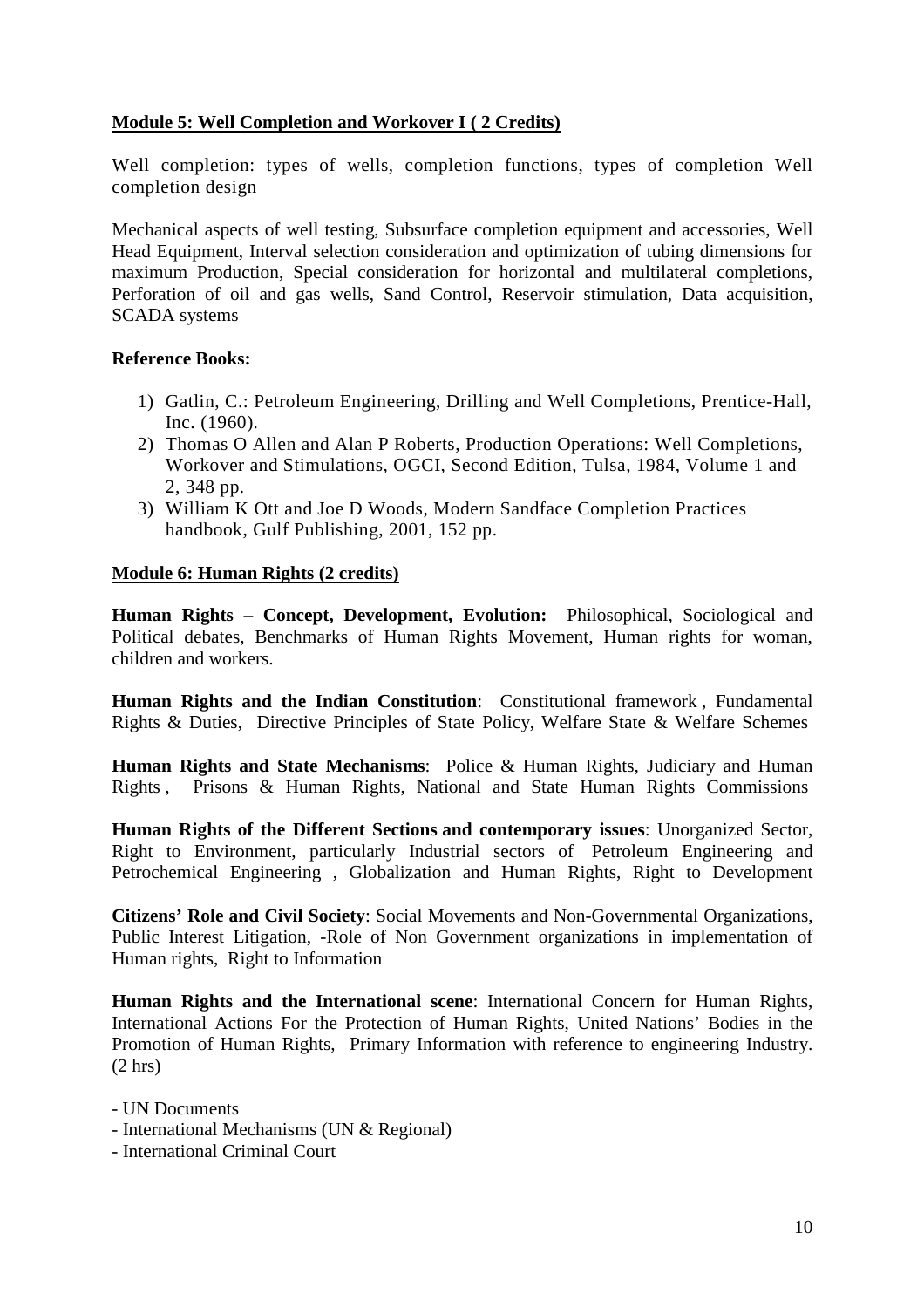### **Reference Books:**

- 1) M. R. Ishay, The History of Human Rights*,* Orient Longman, New Delhi, 2004.
- 2) Conor Greaty and Adam Tomkins (Eds).Understanding Human Rights, London: Manshell, 1996
- 3) Michael Freeman, Human Rights: An Interdisciplinary Approach, Oxford: Polity, 2002.
- 4) Upendra Baxi,: The Future of Human Rights, New Delhi: Oxford University Press, 2004
- 5) Study material on UNESCO,UNICEF website
- 6) Usha Ramanathan , Human Rights In India A MAPPING,Usha Ramanathan This book can be downloaded in PDF format from IELRC's website at http://www.ielrc.org/content/w0103.pdf
- 7) I Curtis F. J. Doebbler, Introduction to International Humanitarian Law CD Publishing, 2005.

#### **Internal Assessment:**

- (i) Assignments based on topics from syllabus and case studies as applicable to relevant discipline of Engineering.
- (ii) Power point and oral presentation based on of selected topic from syllabus.

### **Students should select any one modules of 1 credits each of the following Group II**

### **GROUP II**

#### **Module 1: Reservoir Geomechanics ( 1 Credits)**

Basic principles of rock mechanics, propagation of waves in rocks, pore pressure Measurement of stress orientation and magnitude, stresses around borehole and their determination in vertical and deviated wells, deformation, micromechanical failures, fracture development in open and closed system

### **Reference Books:**

- 1) Mark D Zoback, Reservoir Geomechanics, Cambridge University Press, 2007, 505 pp
- 2) Erling Fjaer, Rune A Holt, Per Horsrud, Arne M Raaen and Rasmus Risens, Petroleum Related Rock Mechanics, Development in Petroleum Science, 38, Elsevier, 1992, 389 pp.

#### **Module 2: Process Instrumentation and Control I (1 Credit)**

Introduction to analog control systems, digital electronics, digital communication, various types of gates and circuits. types of electric motors, Prevailing industry standards

Field instrumentation, different types of measurements, controller, valves and DCS systems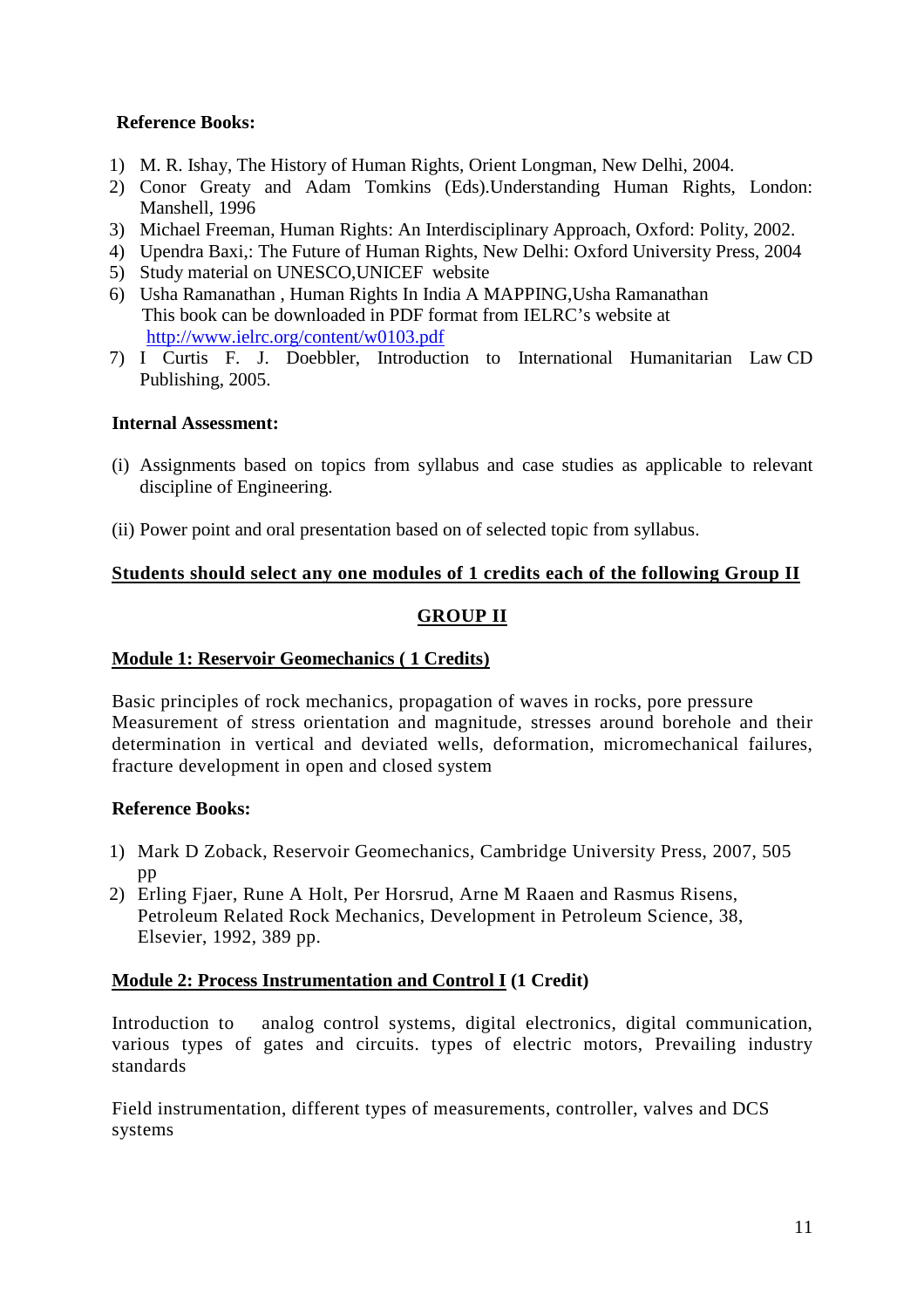### **Reference Books:**

- 1) Bela Liptak; Instrument Engineer's Handbook; Fourth edition, CRC Press, 2003, 1861 pp
- 2) Coughanowr D.R.; Koppel L.B.; Process System Analysis and Control; McGraw Hill.1991, 586 pp

#### **Module 3: Fundamentals of onshore and offshore pipeline systems I (1 credit)**

Pipeline systems definition and applications, Codes and standards related to pipelines

Pipeline hydraulics: single-phase gas and liquids, multiphase fluids and heavy/waxy crudes

Major design considerations for strength, stability, and installation

Pipeline survey and mapping, Pipeline route engineering,

Pipeline materials and components, Corrosion and cathodic protection of pipelines

#### **Reference Books:**

- 1) Macetta, John. "Piping Design Handbook", M.Dekker , 1992
- 2) Young Boi, Subsea Pipelines and Risers. Volume 3. Elsevier Ocean Engineering Book Series, 2001

#### **Module 4: Hydrocarbon Potential in India (1 Credit)**

Classification of Petroliferous basins in India, Detailed understanding of category I, II and III basins in India.

- 1) Lakshman Singh, 2009, Oil and Gas Fields of India 2nd Edition, 495 pp.
- 2) DGH Dockets on Petroliferous basins in India.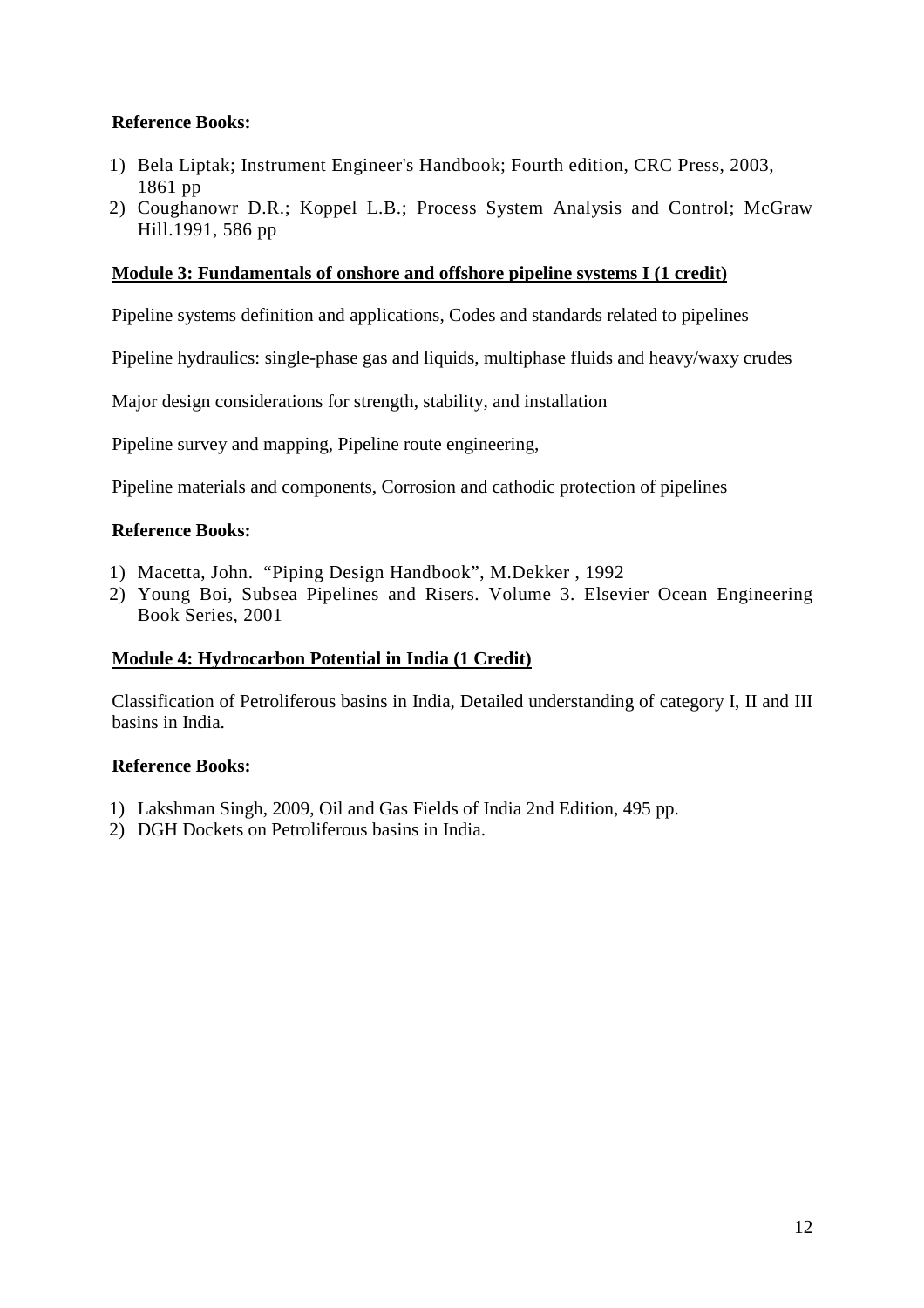# **512106 Lab Practice I**

### **Teaching Scheme: Examination Scheme:**

Practical: 4 Hours/Week Term Work: 50 Marks

 Oral Presentation 50 Marks Credits: 4

Each candidate should perform at least six experiments from the list of experiments given below and submit the journal, which will form the term work for the subject.

It is recommended that the students should study any one of the standard software in petroleum engineering with respect to data input, data analysis and interpretation.

Experiments based on:

- 1. Identification and description of important sedimentary rocks
- 2. Geological description of well cuttings/cores,
- 3. Log interpretation, preparation and evaluation of log cross-section
- 4. Data analysis of Pressure transient tests a) Pressure buildup b) Pressure draw down
- 5. Gas well testing data analysis a) Flow after flow test b) Modified isochronal test.
- 6. Study of typical step-by-step procedure for casing policy design.
- 7. Design of sand control system.
- 8. Design of a typical well completion job.
- 9. Study of different types of control,
- 10. To determine following properties of a given petroleum product: smoke point, flash point, cloud point, pour point, aniline point and diesel index, and Reid vapor point
- 11. Directional Drilling and deviation control.
- 12. Study of numerical solutions related to problems in Petroleum engineering using MATLAB or equivalent mathematical software package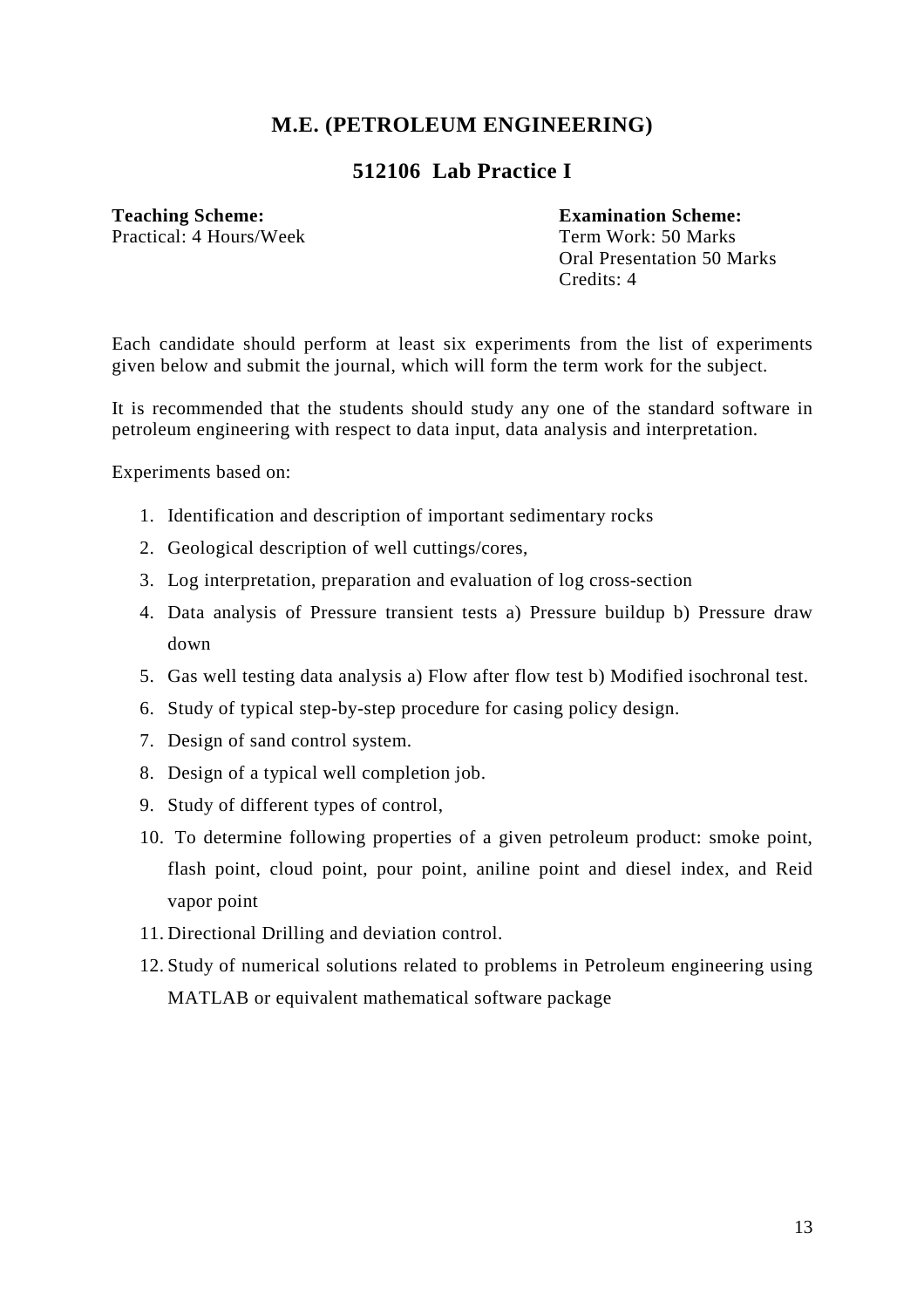### **512107 Advanced Reservoir Engineering**

#### **Teaching Scheme: Examination Scheme:**

Lectures: 4 Hours/Week In semester assessment 50 Marks End semester assessment 50 Marks Credits: 4

Fundamentals of reservoir fluid behavior, relative permeability studies, oil and gas well performance, gas and water coning, water influx,

Reservoir engineering concept of Enhanced Oil Recovery (EOR) classification, comparative performance of different methods. Screening process and technical constraints.

Basic equations for fluid flow in permeable media, mass conservation, energy equations, and momentum equations.

Phase behavior, fluid properties, displacement efficiencies, volumetric sweep efficiency.

Chemical EOR Methods: Polymer, surfactant polymer, alkaline.

Gas Processes: Miscible, immiscible, carbon dioxide, nitrogen, LPG.

Thermal Processes: Hot water, steam flooding, in-situ combustion.

Other EOR Processes: Microbial, huff and puff, Water Alternating Gas (WAG), Steam Assisted Gravity Drainage (SAGD).

Case histories from Petroleum Literature.

- 1) Lake, L.: Enhanced Oil Recovery, PennWell Pub., 1991.
- 2) Donaldson, E. C., Chilngarian G. V., and Yen, T. F.: Enhanced Oil Recovery-I, Elsevier Pub., 1985.
- 3) Latil, M. : Enhanced Oil Recovery, Gulf Pub., 1980.
- 4) Green, D.W. and Willhite, G.P.: Enhanced Oil Recovery, SPE, 2003.
- 5) Nnaemeka Ezekwe, Petroleum Reservoir Engineering Practice, Prentice Hall, 2010, 801 pp.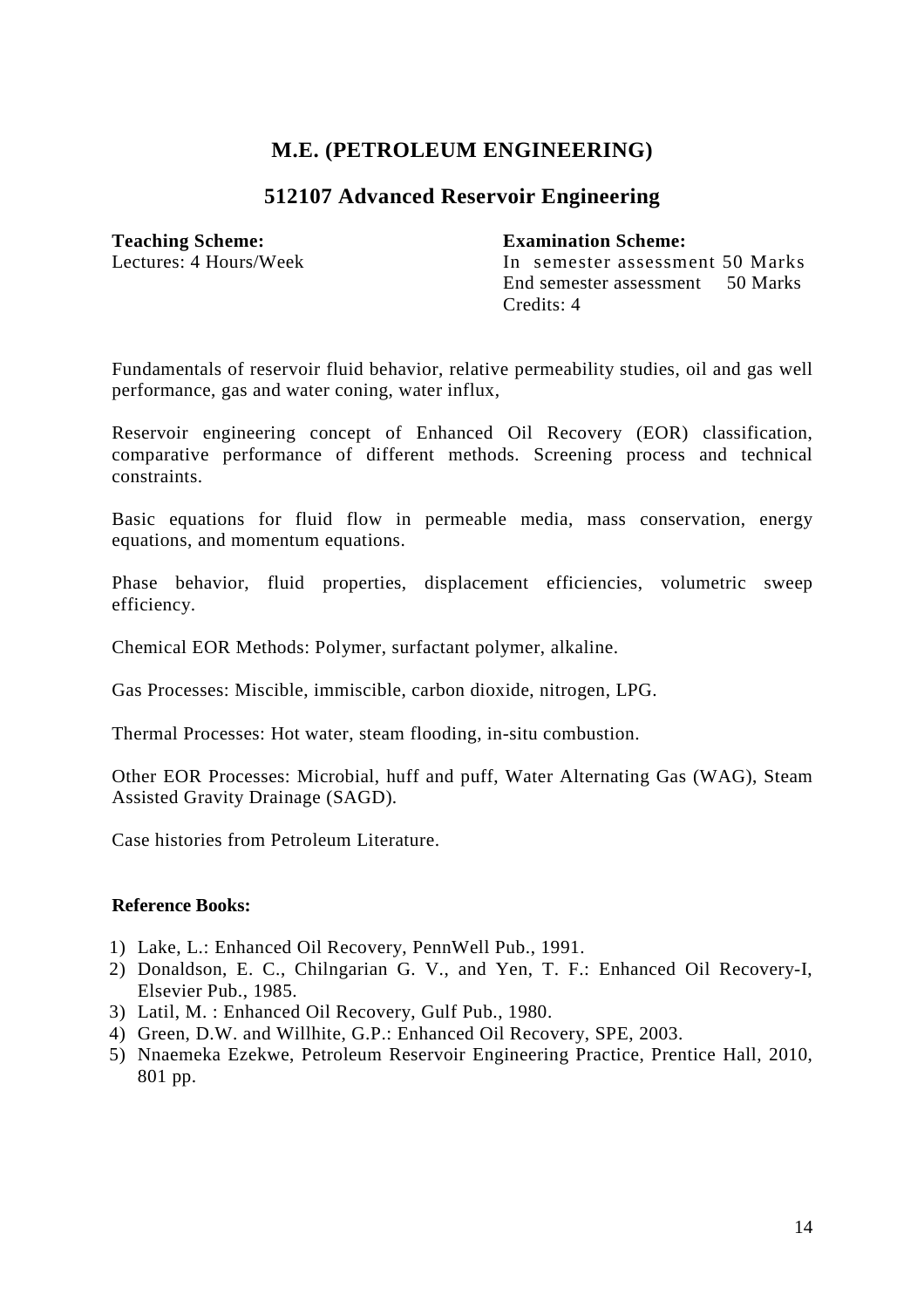# **512108 Environmental Technology in Petroleum Engineering**

#### **Teaching Scheme: Examination Scheme:**

Lectures: 4 Hours/Week In semester assessment 50 Marks End semester assessment 50 Marks Credits: 4

Quality Environment Management**:** Planning and resource allocation, performance and review, compensation, quality practices, Current environmental issues

Environmental control in Petroleum Industry, Drilling and production operations and environmental impact of discharge in the onshore and offshore areas, Environmental control of drilling fluids and produced water, and treatment. Planning for environmental protection.

Wastewater Treatment Technologies, solid waste disposal, hazardous waste, oilfield waste management. Operational practices and procedures

HAZOP Analysis, HAZID (Hazard Identification), QRA (Qualitative Risk Analysis), ALARP (As low as reasonably practicable), PTW (Permit to work), JSA (Job safety analysis), ATR (Action taken report), Safe work processes

Accidents in oil industry and environmental degradation, contingency plans, disaster management, Environmental Impact Assessment

Integrated Environmental Biotechnology in Petroleum Industry,

Environmental Regulations, sensitive habitants, Health and Safety laws, quality assurance. Decommissioning of oil and gas installations

Clean Development Mechanisms (CDM)

- 1) Orzu Orszulik, "Environmental Technology in oil Industry", Springer –Verlag, 1996.
- 2) Reis, J. C.: Environmental Control in Petroleum Engineering, Gulf Pubs. 1996.
- 3) Boyce, A., "Introduction to Environmental Technology", John Wiley and Sons, 1996
- 4) American Petroleum Institute, Compendium of Greenhouse Gas Emissions Methodologies for the Oil and Gas Industry. 2004. 489 pp.
- 5) Islam M R, Chhetri A B and Khan M M. The Greening of Petroleum Operations, the Science of Sustainable Energy Production, Scrivener Publishing, 2010, 867 pp.
- 6) Kutz M and Elkamel Ali, Environmentally Conscious Fossil Energy Production, John Wiley and Sons, 2010, 363 pp.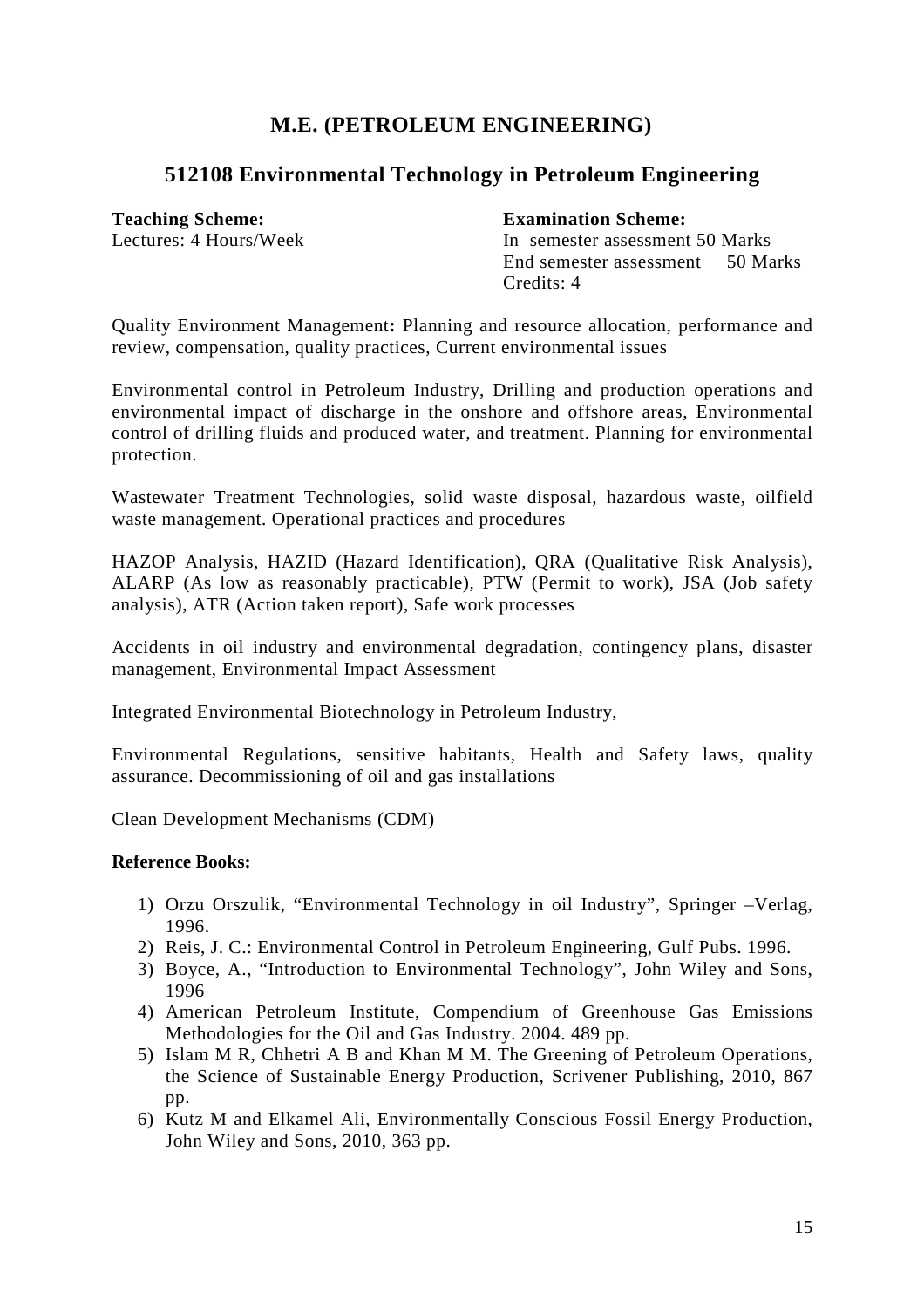# **512109 Advanced Production Engineering**

**Teaching Scheme: Examination Scheme:** 

Lectures: 4 Hours/Week In semester assessment 50 Marks End semester assessment 50 Marks Credits: 4

Inflow and outflow performance, effect of tubing selection, perforation sizing on completion system, Introduction to formation damage and well stimulation Types of flow regimes in vertical and horizontal pipeline system, multiple correlations and their applications

Flow lines, manifolds and gathering systems, Types of separators and their sizing, emulsion treating equipment, and their sizing, Study of process flow diagram and working of group gathering station and central processing facility.

Types of artificial lift well completion systems (gas-lift, electrical submersible pump, beam-pump, progressing cavity pump)

Introduction to subsea production system, API standards and field practices for production system optimization

- 1) Allen Thomas, and Alan Roberts; Production Operations, Volume 1 and 2; Oil and Gas Consultants International, Inc.
- 2) William C Lyons, Working Guide to Petroleum and Natural Gas Production Engineering, Elsevier, 2010,315 pp.
- 3) Economides M. J.; Hill A. D.; Economides C. E.; Petroleum Production Systems; Prentice Hall, Petroleum Engineering Series.
- 4) Brown K. E., "The Technology of Artificial Lift Methods" (All volumes), Pennwell Publications, Tulsa 1984.
- 5) Nind T, "Principle of Oil Well Production", McGrew Hill, 1981
- 6) Galambhor and Guo, "Petroleum Production Engineering a Computer Assisted Approach", 2007.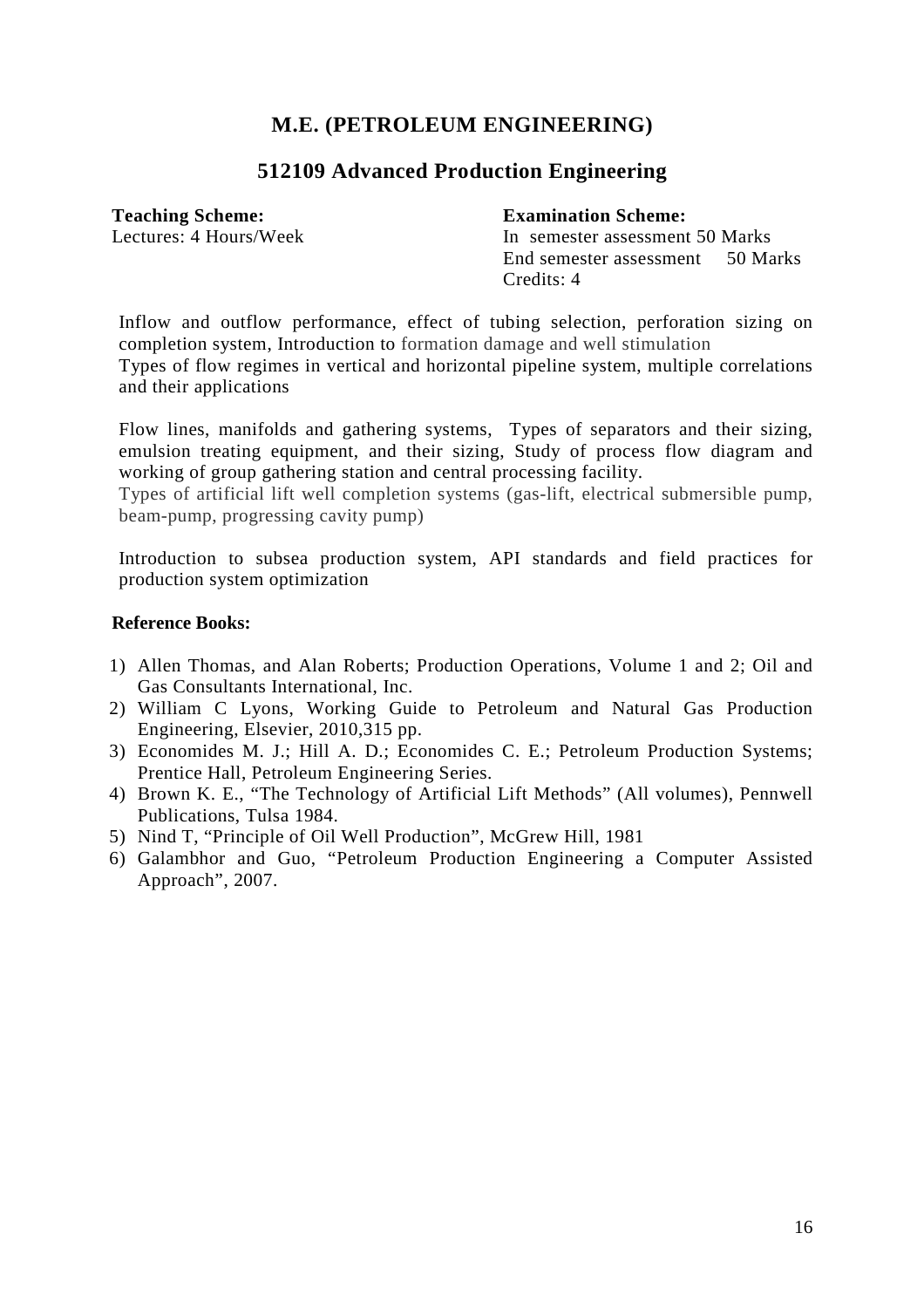# **512110 ELECTIVE II**

**Teaching Scheme: Examination Scheme:** 

Lectures: 5 Hours/Week In semester assessment 50 Marks End semester assessment50 Marks Credits: 5

#### **Students should select any two modules of 2 credits each of the following from Group I and any one module of 1 credit from Group II**

#### **GROUP I:**

#### **Module 1: Well Log Interpretation (2 Credits)**

Log interpretation, qualitative and quantitative, calculation of different petrophysical properties, empirical relationship between different zones and fluids, detection of overpressure

Mud logging principles, MWD and LWD.

#### **Reference Books:**

- 1) George Asquith and Daniel Krygowski, Basic Well Log Analysis, Second edition, AAPG Methods in Exploration Series 16, 2004, 248 pp.
- 2) Log Interpretation, Vol. I to IV and Document VIII; Schlumberger, 1979
- 3) Rider, M. H., "The Geological Interpretation of Well Logs" John Wiley Publishing Company, 2005

#### **Module 2: Well Completion and Workover Operations II ( 2 credits)**

Intelligent completion equipment, Tubing string design (dimension, materials, connections,) based on pressure-temp. Operating conditions, safety requirements,

HPHT and horizontal well completions, Work over equipment: Wire Line, Snubbing Unit, Coil Tubing, Completion and Work over design and execution,

Deepwater completions. Recent trends.

#### **Books:**

- 1) Thomas O Allen and Alan P Roberts, Production Operations: Well Completions, Workover and Stimulations, OGCI, Second Edition, Tulsa, 1984, Volume 1 and 2, 348 pp.
- 2) Bridges K.L, Completion and Workover Fluids, SPE Monograph Series Vol. 19, 2000, 96 pp.
- 3) William K Ott and Joe D Woods, Modern Sandface Completion Practices handbook, Gulf Publishing, 2001, 152 pp.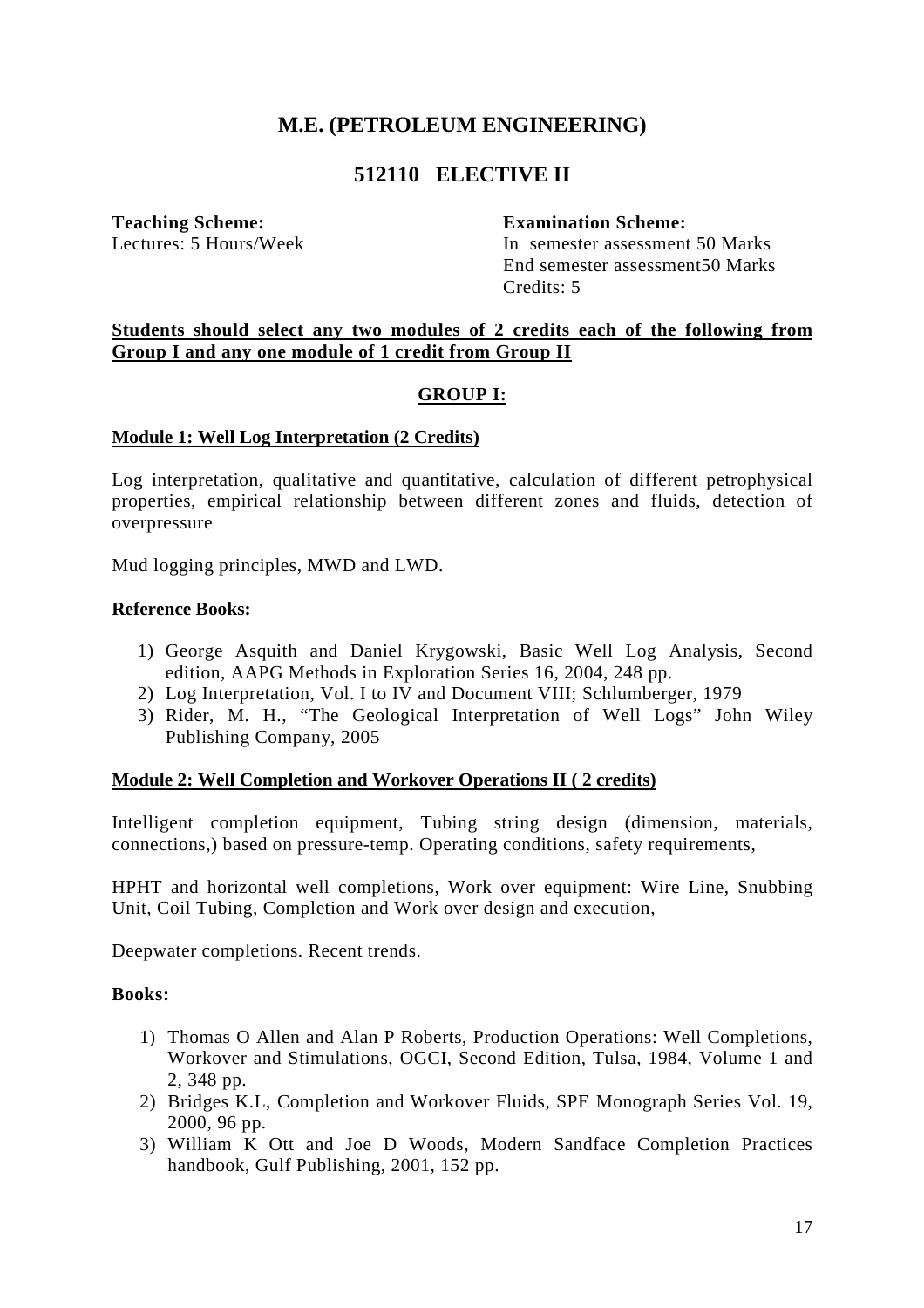### **Module 3: Subsea Engineering (2 credits)**

Introduction: sea and subsea environment, water depths, waves, wind and ocean currents. introduction to offshore oil and gas system.

Offshore Structures. Deep Offshore Drilling and Cementing: Procedures, equipment, rig hydraulics, casing support systems, well cementing jobs.

Overview of subsea systems. Control systems Transportation: Offshore pipelines, tankers, offshore separation facilities and storage.

Flow assurance in subsea design and configuration

#### **Reference Books:**

- 1) Mazurkiewiez, B. K. : Offshore Drilling Completion and Production, ETA Offshore Seminars, PennWell Pubs., 1972.
- 2) Sheffield, R. Floating Drilling, Euipment and its use, Practical Drilling Technology, Volume-2, Gulf Publishing Co.
- 3) Mazurkiewiez, B. K. : Offshore Platforms and Pipelines, Trans Tech Pubs., 1987.

#### **Module 4: Petroleum Production Enhancement Technology (2 credits)**

Introduction to well stimulation, need for stimulation, and types of stimulation methods used in the industry, data sources and data needed for a successful stimulation job, data analysis for designing a stimulation job

Hydraulic fracturing, formation fracturing process, fracture geometry, productivity of fractured wells, hydraulic fracturing design for production enhancement, fracturing horizontal wells

Matrix acidizing, Acid rock interaction, sandstone and carbonate acidizing design

#### **Reference Books:**

- 1) Economides M J and Martin Tony, Modern Fracturing: Enhancing Natural Gas Production, ET Publishing, USA, 2007. 536 pp.
- 2) Economides M J and K G Nolte, Reservoir Stimulation. Second Edition, Prentice Hall, 1989, 408 pp.
- 3) Warner H R (Editor), Emerging and Peripheral Technologies, Vol. VI, Petroleum Engineering Handbook, SPE, 2007, 629 pp

### **Module 5: Introduction to Data Management ( 2 Credits)**

Overview of Data Management: Definition, History of data management, Trends, Data lifecycle, Importance and value of data management, Information Orientation, Benefits of good data management, Business case aspects & barriers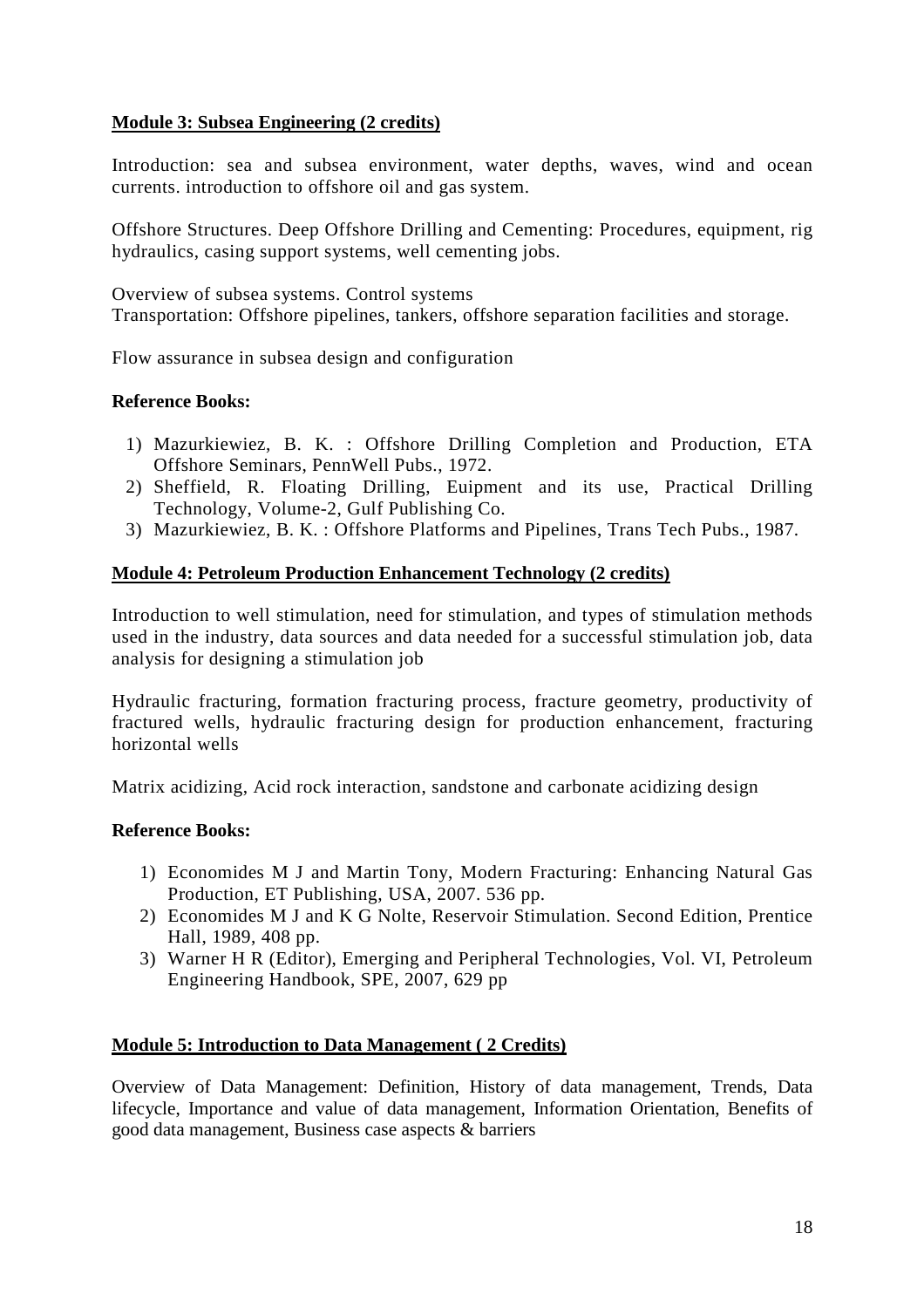Data Types: Definitions, Data types, Data models in E&P

Common Data Management Issues: Typical data issues (possible pitfalls), Causes of data issues, Data Management Best Practices Business impact

Data Management Framework: Data Governance, Data Architecture, Data Security, Reference & Master Data Management, Data Quality Management

Building and Sustaining the Data Management Framework: What to do, What not to do, Building consensus & engaging with the business

#### **Reference Books:**

- 1) David Hoppman, Effective Database Design, Pennwell Corporation, 2003, 263 pp.
- 2) Niravesh M, Aminzadeh F and Zadeh L A ( Editors), Soft Computing and Intelligent Data Analysis for Oil Exploration, Development in Petroleum Science, 51, Elsevier, 2003, 768 pp.

#### **Module 6: Cyber Law and Information Security-I (2 Credits)**

**Basic Concepts of Technology and Law:** Basics of Information Technology, Basics of Indian Legal System, Information Technology Act 2000 (Amended), Relevant Amendments in all other laws

**E-Contract:** The essence of digital contracts, Law of Contract, Construction of E-contracts, Issues of security, Employment contracts, Consultant Agreements and Digital signature

**Intelligent Property Issues in Cyber space:** Doman names and related issues, Copyright in digital media, Patents in cyber world.

**Rights of Neitzens and E- Governance:** Privacy and freedom issues in cyber world, E-Governance, Cyber crimes and Cyber laws.

**Information Security Fundamentals:** Background, Importance, Statistics, National and International Scenario, Goals of security, Confidentiality, Privacy, Integrity, Non-repudiation, Availability.

Essentials of computer security - Sources of security threats – Intruders, Viruses, Worms and related threats - Threat identification - Threat analysis - Vulnerability identification and Assessment

**Security Investigation:** Need for Security, Business Needs, Threats, Attacks, Legal, Ethical and Professional Issues

**Security Policies and Management:** Security Policy Design, Designing Security Procedures, Risk Assessment Techniques, Security standards, Security Models.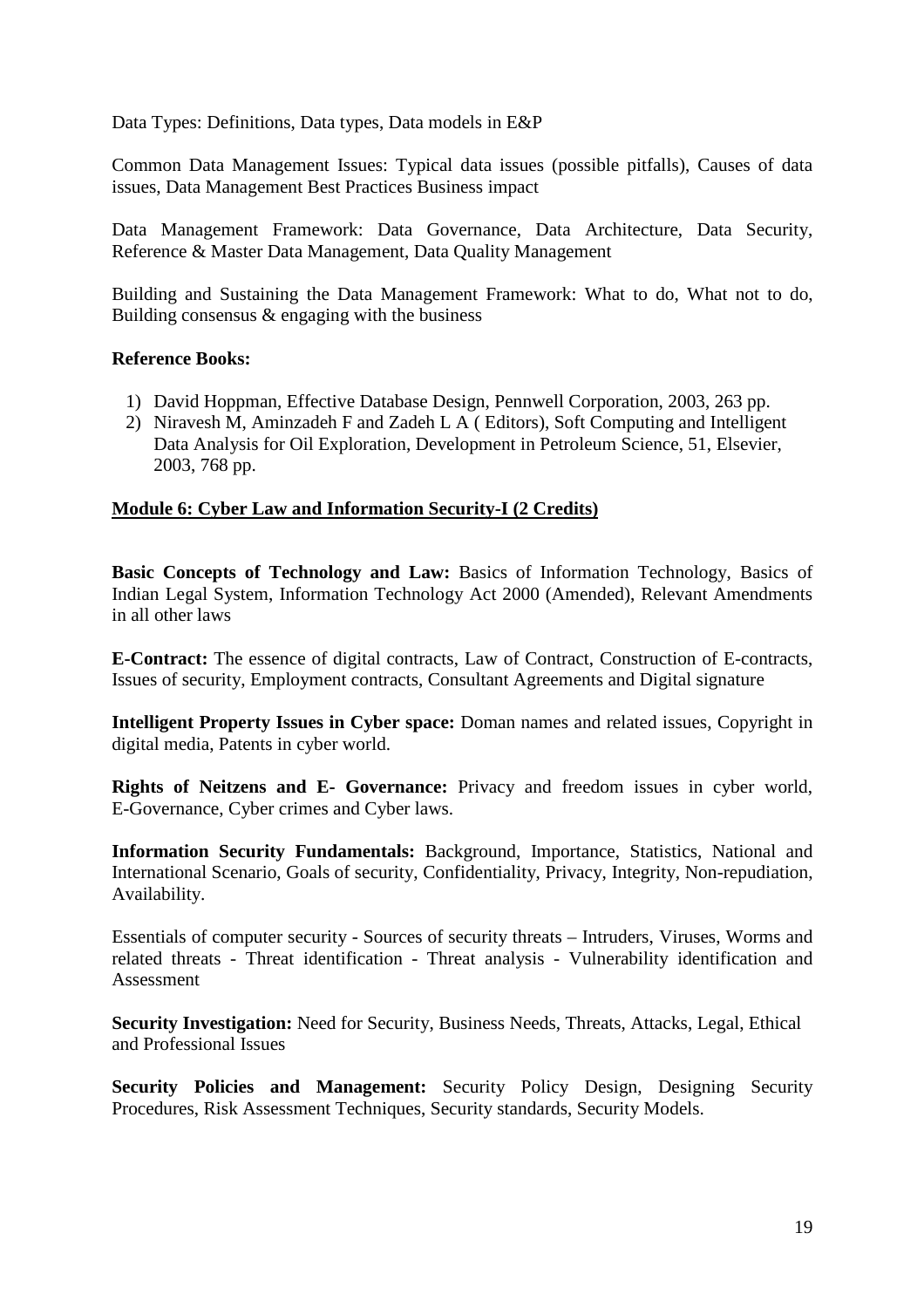### **Reference Books:**

- 1) Bakshi P M and Sri R K, Cyber and E-commerce Laws, Bharat Publishing House, 1 st Edn, 2002
- 2) Syed shakil Ahmed, Rajiv Raheja, A handbook on Information technology: Cyber law and E-Commerce, Capital Law House, 2004
- 3) Rodney D Ryder, Business Process Outsourcing, Date Protection and Information Security, Wadhwa & Co.,  $1<sup>st</sup>$  Edn, 2001
- 4) Vakul Sharma, Information Technology Law and Practice, Delhi Law House, 3rd Edn, 2011
- 5) Lipton, K., Cyberspace Law Cases and Materials,  $2<sup>nd</sup>$  edition. Aspen Publishers. NY: New York, 2006
- 6) Michael E Whitman and Herbert J Mattord, Principles of Information Security, Vikas Publishing House, New Delhi, 2003
- 7) Micki Krause, Harold F. Tipton, Handbook of Information Security Management, Vol 1- 3 CRC Press LLC, 2004.
- 8) Michael E Whitman and Herbert J Mattord, Principles of Information Security, Vikas Publishing House, New Delhi, 2003

# **Students should select one modules of 1 credits each out of the following Group II GROUP II:**

### **Module 1: Fundamentals of onshore and offshore pipeline systems II ( 1 credit)**

Basic design considerations for pipeline facilities, Special design aspects, covering such issues as risers, slug catchers, pigging facilities, etc

Pipeline construction for cross country and offshore systems focusing on welding, Pressure testing, pre-commissioning, and commissioning, Pipeline integrity aspects including in-line inspection, Leak detection and emergency planning considerations, Repairs and modification considerations

Safety, environmental, and regulatory requirements

- 1) Macetta, John. "Piping Design Handbook", M.Dekker , 1992
- 2) Young Boi, Subsea Pipelines and Risers. Volume 3. Elsevier Ocean Engineering Book Series, 2001.
- 3) Parker, M E and Peattie E G, Pipeline Corrosion and Cathodic Protection. Third Edition. Elsevier USA, 2001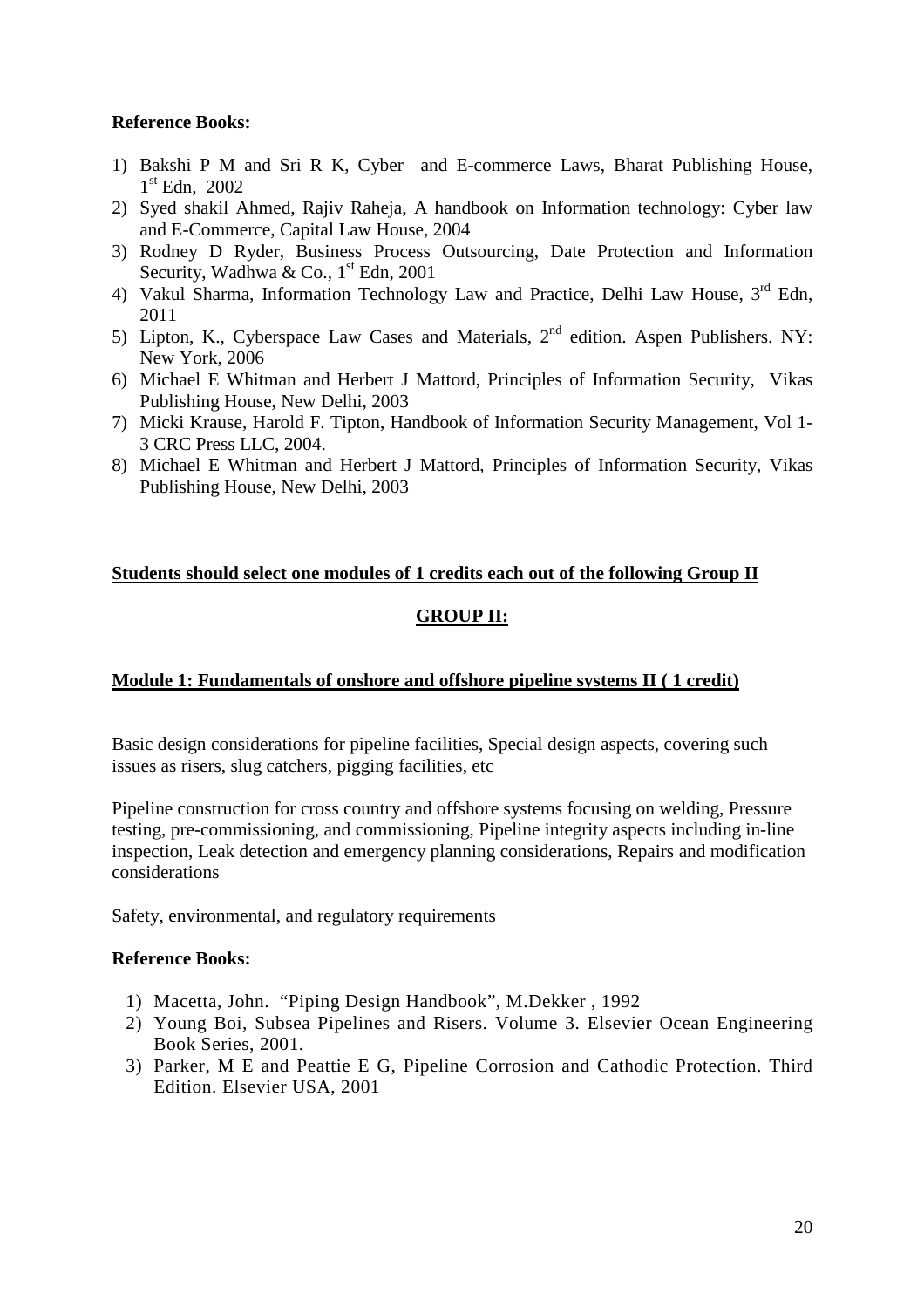### **Module 2: Refining Technology (1 credit)**

Overview of refining flow, products, specifications, market in India and global scenario Refinery Feedstcks, crude distillation, coking and thermal processes, catalytic cracking, hydrocracking, hydroprocessing and resid processing, hydrotreating

Catalytic reforming and isomerism, Alkynation and polymerization, product blending

#### **Reference Books:**

- 1) Nelson N.L., *'*Petroleum Refinery Engineering', McGraw Hill Book Co. (1985)
- 2) James H. Gary and Glenn E. Handework, 'Petroleum Refining Technology and Economics'*,* Fourth Edition, Marcel Dekker, Inc.(2001)
- 3) Waquier, J.P., *'Petroleum Refining'* Vol .I and II, Second Edition, Technip (1995)

#### **Module 3: Process Instrumentation and Control II (1 credit)**

Drilling rig instrumentation on land & offshore, SCADA system. PID control in dynamic positioning of floating vessels in deep sea operations.

Subsea control systems, equipment, types

- 1) Arnold K (Editor), Facilities and Construction Engineering, Volume III, Petroleum Engineering Handbook, SPE, 2007, 613 pp.
- 2) Coughanowr D.R.; Koppel L.B.; Process System Analysis and Control; McGraw Hill.1991, 586 pp.
- 3) Harriot P.; Process Control; Tata McGraw Hill Ed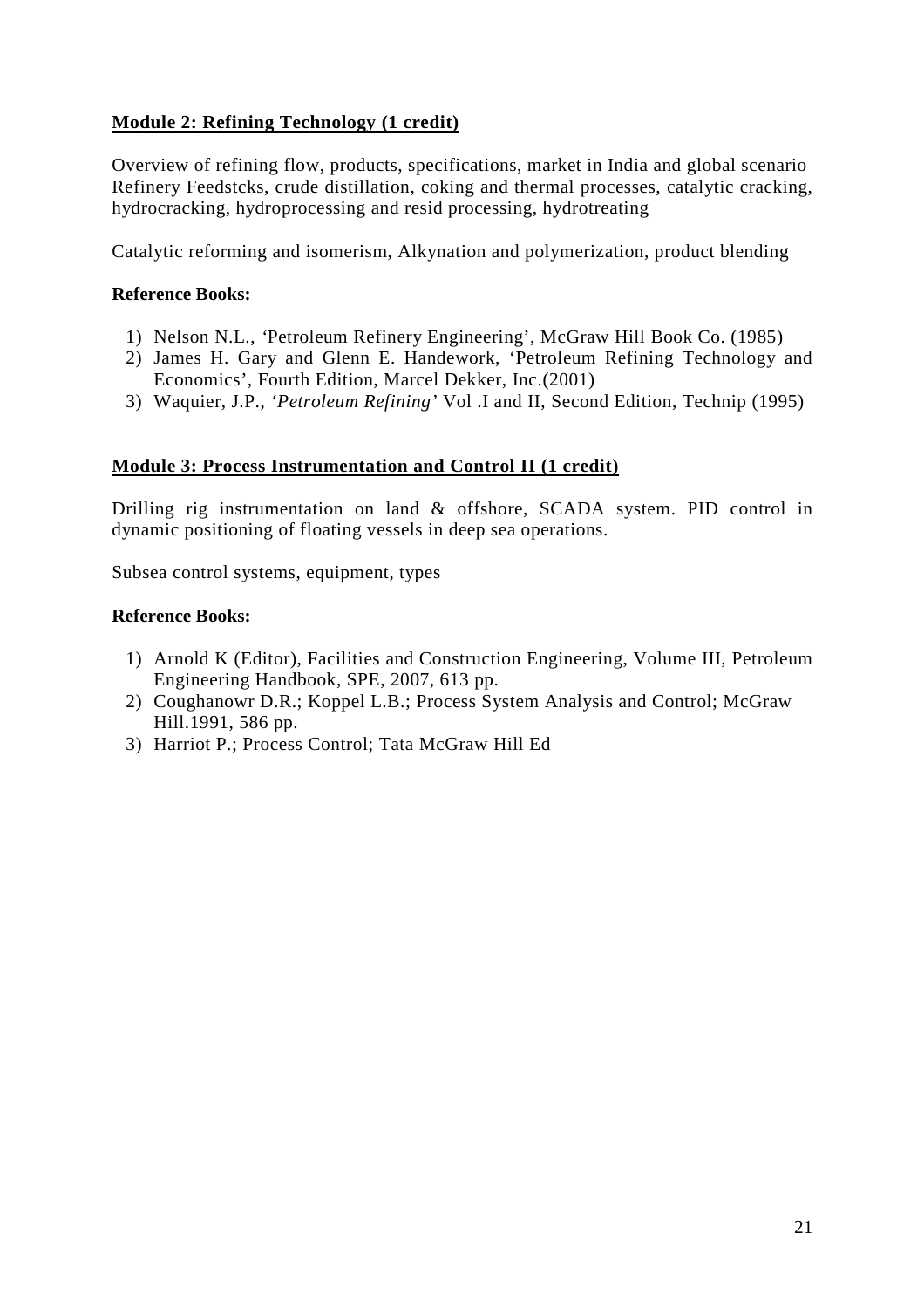# **512111 Lab Practice II**

Practical: 4 Hours/Week Term Work: 50 Marks

**Teaching Scheme: Examination Scheme:** 

 Oral Presentation 50 Marks Credits: 4

Each candidate should perform at least two experiments from any four groups from the following list given below and submit the journal which will form the term work for the subject.

- Group I: Computer programming assignments for Reservoir Simulation
- Group II: Kill sheet for surface and subsurface BOP, vertical and deviated wells
- Group III: Study and design of artificial lift problems, Design of production facility. Typical layout, process flow diagram
- Group IV Spreadsheets related to performance prediction and economic evaluation within the framework of Petroleum fiscal system of India

Group V:

- (a) Conceptual and mechanical design of a simple experiment to illustrate a reservoir rock/fluid property.
- (b) Study of corrosion of metals.
- (c) Study of Gas Chromatography to analyze hydrocarbons.
- (d) Study of properties of LPG.
- (e) ASTM Distillation
- (f) Chemical analysis of water.
- Group VI Pressure drop calculations in piping for oil and gas transportation. A detailed exercise based on pipeline design

Study of any one of the standard software in petroleum engineering with respect to data input, data analysis and interpretation is recommended**.**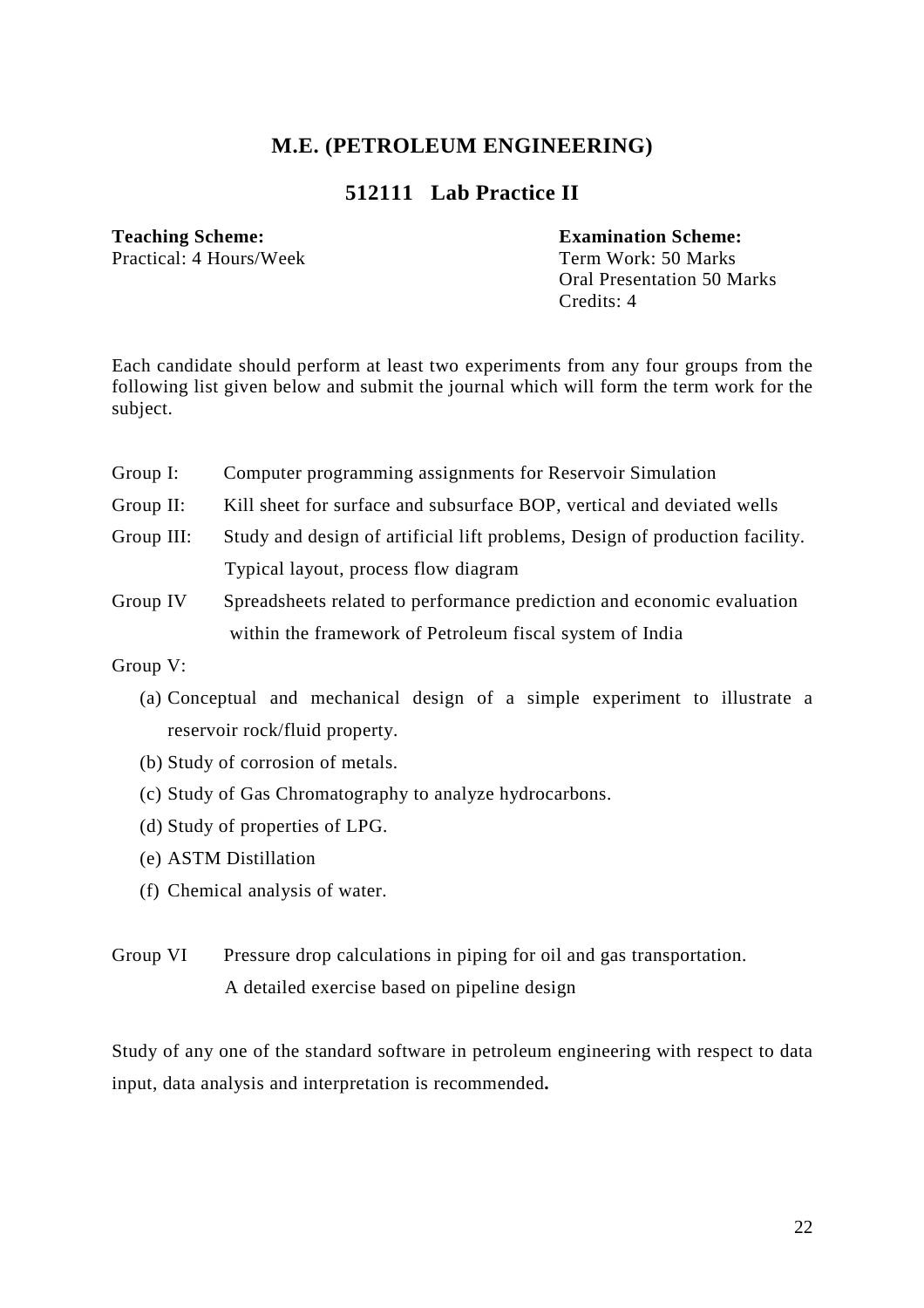# **512112 Seminar I**

# **Teaching Scheme: Examination Scheme:**

Practical: 4 Hours/Week Term Work: 50 Marks Oral/presentation: 50 marks Credits: 4

Each student shall submit and present a seminar based on a state of art topic in petroleum engineering in the second semester.

The students shall select a topic in broad areas of petroleum engineering indicating recent trends of the industry. They shall carry out extensive literature survey to analyze, comprehend and synthesize the topic of study, supported by a proven case study.

A seminar report of about 30 typed pages shall be submitted under the supervision of a faculty member.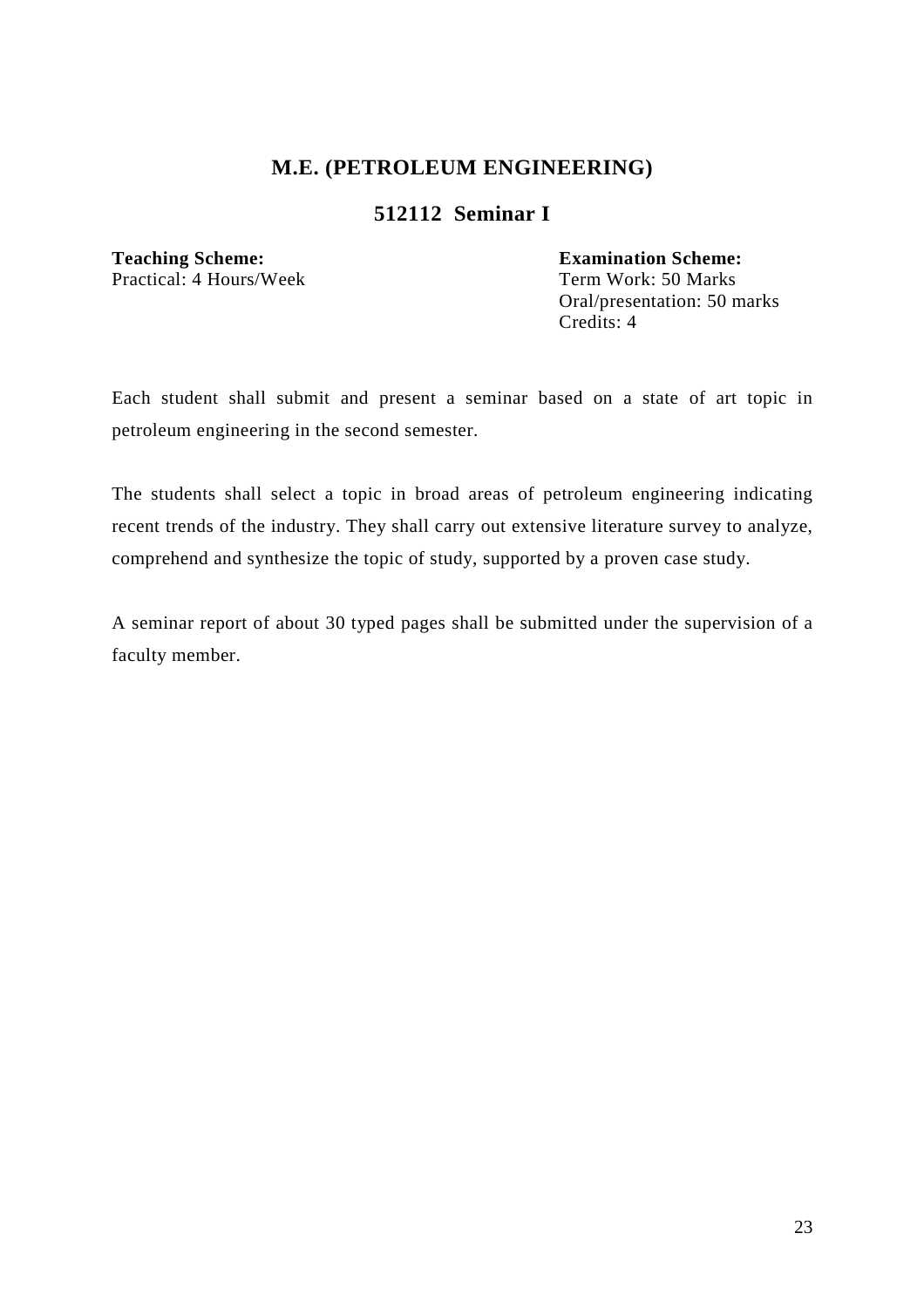# **512113 Advanced Well Testing**

#### **Teaching Scheme: Examination Scheme:**

Practical: 4 Hours/Week In semester examination: 50 Marks End semester examination; 50 Marks Credits: 4

Well test objectives, well test concepts,

Fluid Flow in Porous Media**:** Derivation of diffusivity equation, solutions of the equation, dimensionless quantities.

Pressure Build-up Tests**:** Procedure, analysis, multi rate analysis, effects of fault, partial penetration, deviated wells.

Pressure Drawdown Tests**:** Procedure, analysis, multi rate analysis. Sampling of reservoir fluids, field estimation of reservoir properties, fluid analysis and uses of data

Type Curve Analysis**:** Need, procedure, types of wells that can be analyzed, typical examples using at least three different type curves.

Drill Stem Test**:** Detailed procedure, analysis, equipment used.

Other Well Tests**:** Gas well tests, interference tests, fractured well test, horizontal well tests.

Production testing equipment and well head equipment.

Well test analysis and interpretation, type curves, Drill stem test, Operation, Their analysis and interpretation Nodal Analysis

- 1. Schlumberger, Introduction to Well Testing, 1998, 309 pp.
- 2. Horn R A, Modern Well Test Analysis, A Computer Aided Approach, Petroway, Second edition, 1995, 257 pp.
- 3. John Lee, John B. Rollins & John P. Spivey, Pressure Transient Testing, SPE Textbook Series, Vol. 9, 2003, 376 pp.
- 4. Bourdarot, G. Well Testing, Interpretation Methods. Edition Technip. 1996
- 5. Earlougher, R.C., "Advances in Well Test Analysis", Monograph Series, SPE, 1977.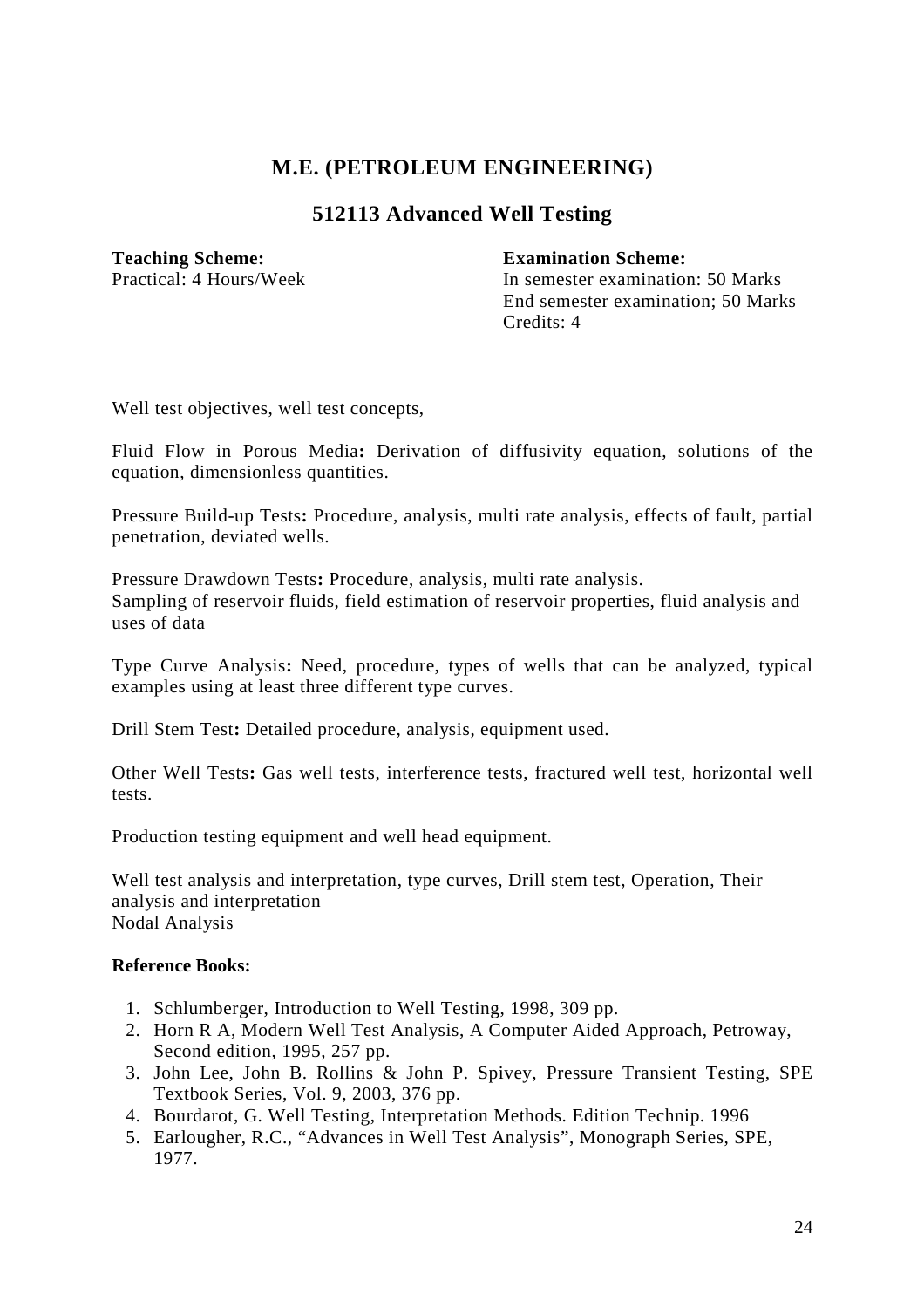## **512114 Advanced Well Control**

**Teaching Scheme:**<br> **Faction Scheme:**<br> **Faction Scheme:**<br> **Faction Scheme:**<br> **Faction Scheme:**<br> **Faction Scheme:**<br> **Faction Scheme:**<br> **Faction Scheme:** In semester examination: 50 Marks End semester examination; 50 Marks Credits: 4

Review of drilling operations, fluids and functions, associated problems, causes of kicks, geology of normally / overpressure zones.

Review of rig hydraulics, pressure control procedures, kick indications, fluid dynamics in well control, problems and procedures in well control, underbalanced well control techniques.

Surface and subsurface equipment, valves, Blowout Preventers (BOP), BOP control system, operations, design considerations, blowout contingency planning, relief well design and operations.

Well control during testing, cementation operations, Well completion operations in abnormally pressured zones.

Offshore well control operations: Methodology, equipment, procedures, special considerations, multiwell hydraulic control system for subsea completions.

Safety Procedures.

Case Studies.

- 1) Grace, D. G.: Advanced Blowout and well control, Gulf Pubs., 1994.
- 2) Adams, N., Kuhlman : Kicks and Blowout Control, PennWell Books, 1994.
- 3) Goins, W. C. Sheffield, Riley: Blowout Prevention, Practical Drilling Technology, Volume I, Gulf Pubs. 1983.
- 4) Adams, N.: Well Control Problems and Solutions, Petroleum Pubs., Co., 1980.
- 5) IADC, Well Control Manual, 2009.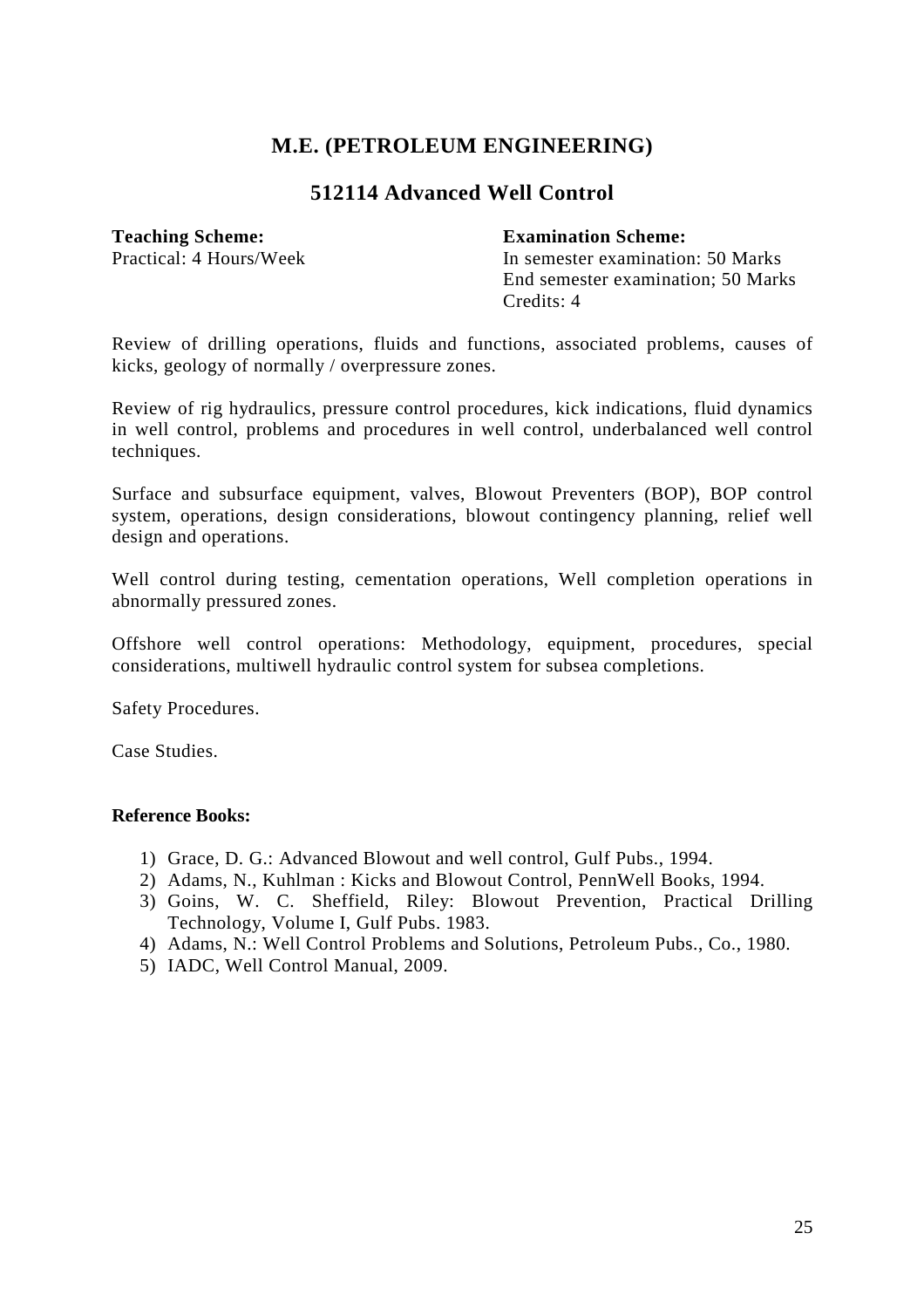# **512115 Elective III**

**Teaching Scheme: Examination Scheme:** 

Lectures: 5 Hours/Week In semester assessment 50 Marks End semester assessment 50 Marks Credits: 5

#### **Students should select any two modules of 2 credits each of the following from Group I and any one module of 1 credit from Group II**

#### **GROUP I:**

#### **Module 1: Integrated Reservoir Management (2 credits)**

Reservoir Management Concepts and Processes, Fundamentals, Data acquisition, Interpretation and integration.

Static and Dynamic Reservoir Modeling, Integration of exploration and development technology

Applications of Improved Recovery Processes, new drilling, completion and production technology. Use of artificial intelligence.

#### **Reference Books:**

- 1) Ganesh Thakur, Reservoir Management, SPE Reprint Series No. 48, 1998, 200 pp.
- 2) Tarek Ahmed and Nathan Meehan, Advanced Reservoir Engineering and Management, Second Edition, Elsevier, 2012,
- 3) Satter, A. and Thakur, G. C.: Integrated Petroleum Reservoir Management, PennWell Pubs, 1994.

### **Module 2: Petroleum Resources Evaluation and Fiscal System (2 credits)**

Petroleum resources classification, different terminology, Reserves classification methods, quantification, assessment of geosciences and reservoir engineering uncertainties, reserves reporting and auditing

Risk analysis of exploration prospects, economic analysis of exploration ventures, Exploration plays, Management of exploration projects as business ventures, Petroleum industry practices of exploration risk analysis

Classification of Petroleum Fiscal Systems, Current distribution of exploration and production contract types in different geographic regions, and their comparison with possible equivalence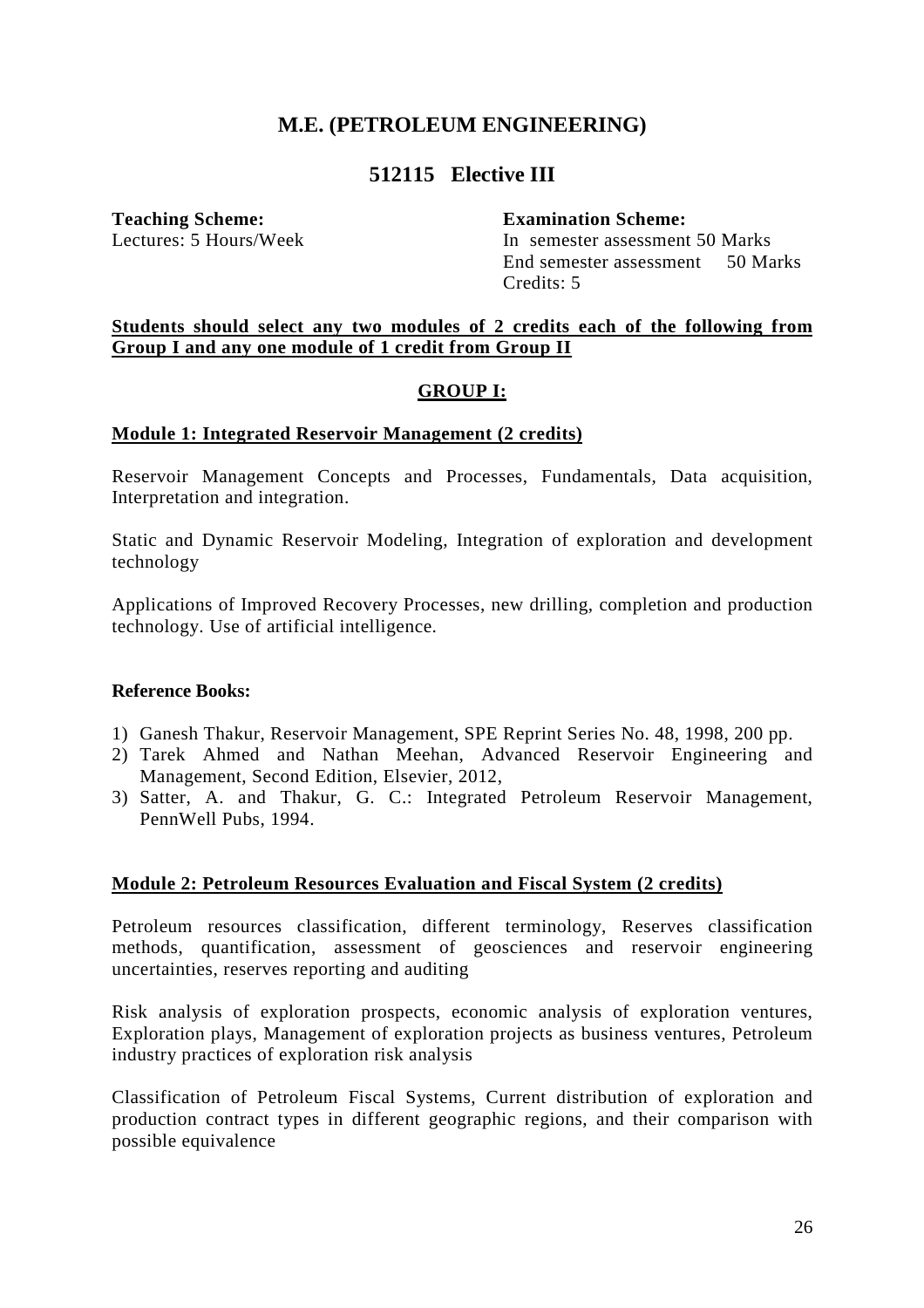### **Reference Books:**

- 1) Mian M A, Project Economics and Decision Analysis, Volume I and II, Penn Well, 2011.
- 2) Peter R Rose, Risk Analysis and Management of Petroleum Exploration Ventures, AAPG Methods in Exploration No. 12, 164 pp.
- 3) Johnston, D, "International Exploration Economics, Risk, and Contract Analysis", Pennwell Books, 2003.
- 4) Seba R. D., "Economics of Worldwide Petroleum Production", OGCL Publications, USA, 1998.

#### **Module 3: Petroleum Product Analysis ( 2 credits)**

Basic properties and specifications of petroleum products, Property predictions

#### **Product composition analysis**

Types of composition (PONA, PNA, PIONA, SARA, elemental analysis), various analytical instruments and methods (Solvent separation, Chromatographic and Spectroscopic methods)

#### **International Standards**

API, ASTM standards for petroleum products, Modern perspectives for sampling, measurement, accuracy, precision and method validation

#### **Reference Books:**

- 1) Riazi.M.R, 'Characterization and Properties of Petroleum Fractions', I edition, ASTM International Standards Worldwide. (2005)
- 2) James G.Speight, 'Handbook of Petroleum Product Analysis', First Edition, John Wiley and Sons, Inc. (2002)

#### **Module 4: Process Safety Engineering (2 Credits)**

Historical Incident & Problem Areas, Risk Analysis Basics

Process Hazards Analysis Techniques – Overview, Layers of Protection, Inherently Safer Design, Hazards Associated with Process Fluids, Leakage and Dispersion of Hydrocarbon Releases, Combustion Behavior of Hydrocarbons, Sources of Ignition

Hazards Associated with Specific Plant Systems, Plant Layout & Equipment Spacing, Pressure Relief and Disposal Systems, Corrosion & Materials Selection, Process Monitoring and Control, Safety Instrumented Systems, Fire Protection Principles, Explosion Protection

- 1) Center for Chemical Process Safety (CCPS), 2011, Guidelines for Auditing Process Safety Management Systems, 2nd Edition, 900 pp.
- 2) Center for Chemical Process Safety (CCPS), 2010, A Practical Approach to Hazard Identification for Operations and Maintenance Workers, 312 pp.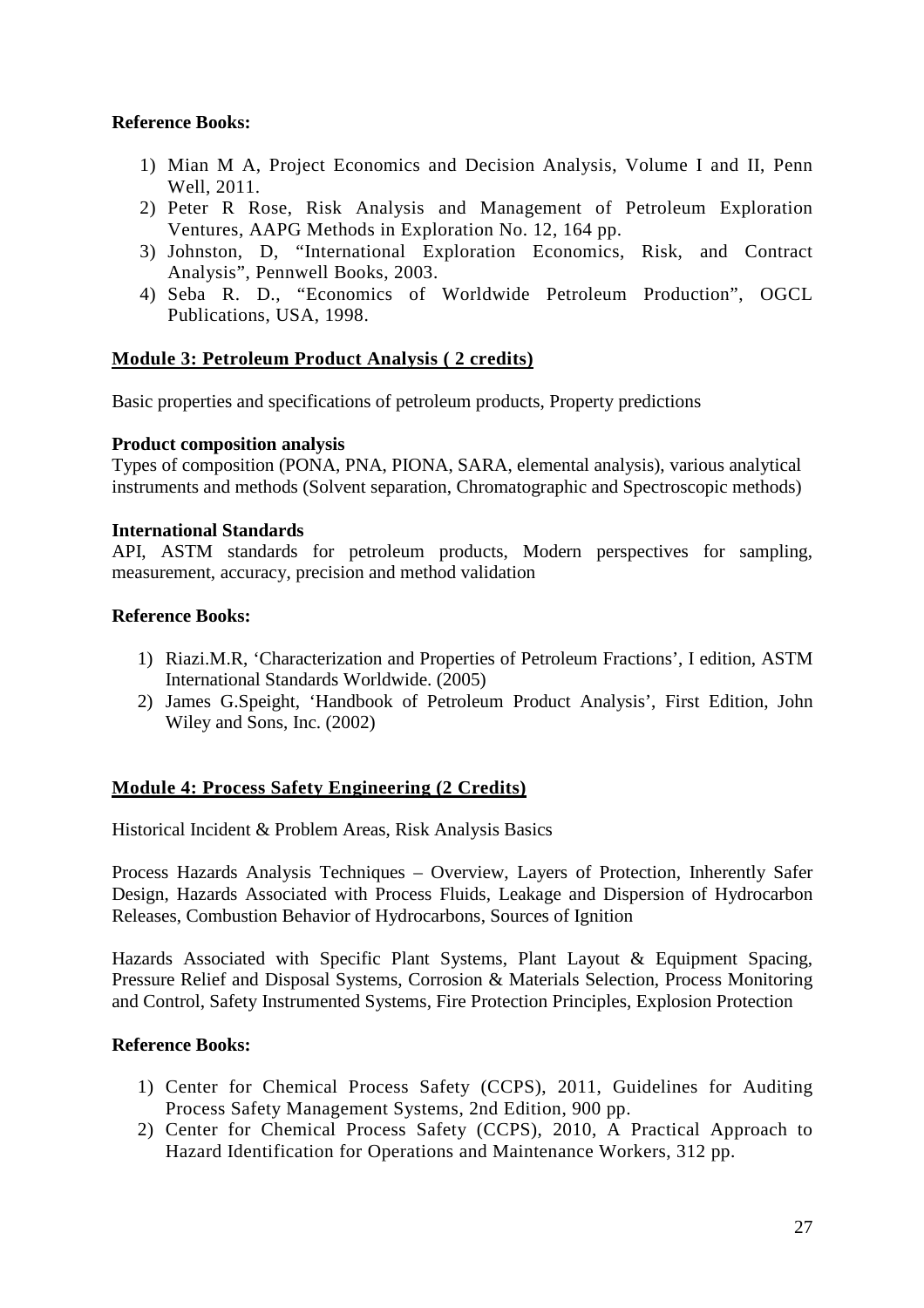### **Module 5: GIS and Database Management in Petroleum Industry ( 2 credits)**

Introduction to GIS, Spatial Data Models, Spatial Data Structures, Spatial Data Inputs, Visualization and Query of Spatial Data, Spatial Data Transformations, Tools for Map Analysis: single and multiple maps,

Basics of RDBMS, Possible applications of database in the oil and gas industry

#### **Reference Books:**

- 1) Burrough, P A and McDonnel R A, Principles of Geographic Information System, Oxford Univerosty Press, 1998
- 2) Timothy C. Coburn and Jeffrey M. Yarus, Geographic Information Systems in Petroleum Exploration and Development, AAPG Computer Applications in Geology,4, 2000, 398 pp
- 3) Longley, P. A., Goodchild, M. F. MaGuire, D. J. Rhind, D. W. Geographical Information Systems and Science, John Wiley and Sons, 2001.

#### **Module 6: Cyber Law and Information Security-II (2 Credits)**

**Cyber Crimes and Intermediaries:** Crime: Meaning and concept, Rights and liability-Civil, criminal and tortuous, Offences- concept and Legal parameters, Rights and liabilities of Intermediaries, IPR regime and Cyber Laws, Understanding Copy right information, Technology legal issues in internet and software copy right, Patents, Trade marks and Data base

Patents: Understanding Patents, International context of Patents, European Position on Computer related Patents, Legal position of US and India on Computer related Patents

**Trademarks:** Understanding trademarks, Trademark law in India, Infringement and passing off, Trademarks in Internet, Domain name registration, Domain name Disputes and WIPO

**Physical and Environmental Security:** Server room design, Fire fighting equipment, Temperature/humidity Control etc, Application Security: Databases, Email and Internet etc Organizational and Human Security, Human Factors in Security- Role of information security professionals.

**Cyber Forensics:** Introduction to forensic tools, Evaluation of crime scene and evidence collection, Usage of tools for disk imaging and recovery processes, Introduction to Information Security Standards, ISO 27001, PCI DSS etc.

- 1) Vakul Sharma, Information Technology Law and Practice, Delhi Law House, 3rd Edn, 2011
- 2) Nandan Kamath, Law relating to Computers, Internet & E-Commerce: a guide to cyber laws, Universal Law Publishing Co. Pvt. Ltd., 2000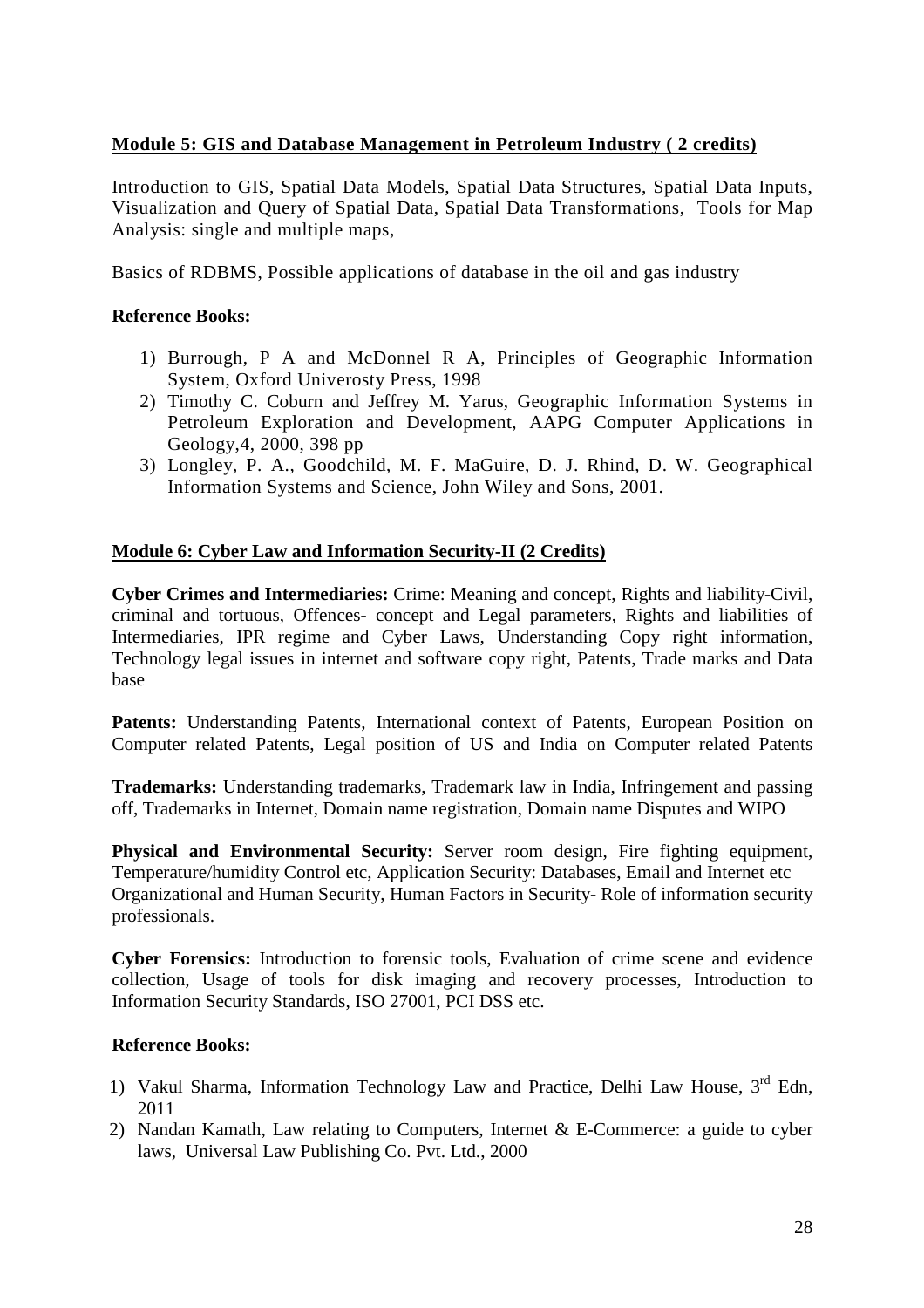- 3) Michael E Whitman and Herbert J Mattord, Principles of Information Security, Vikas Publishing House, New Delhi, 2003
- 4) Micki Krause, Harold F. Tipton, Handbook of Information Security Management, Vol 1-3 CRC Press LLC, 2004.
- 5) Michael E Whitman and Herbert J Mattord, Principles of Information Security, Vikas Publishing House, New Delhi, 2003
- 6) Thomas R Peltier, Justin Peltier and John blackley, Information Security Fundamentals,2nd Edition, Prentice Hall, 1996
- 7) Jonathan Rosenoer, Cyber law: the Law of the Internet, Springer-Verlag, 1997.

### **Students should select one modules of 1 credits each out of the following Group II**

### **GROUP II:**

#### **Module 1: Conversion Processes (1 Credit)**

Coal to Gas conversion, Gas to Liquid, Coal gasification and liquefaction. Fisher Tropsch synthesis. Case studies, Indian examples

#### **Reference Books:**

- 1) James T. Bartis, Frank Camm, David S. Ortiz, Producing liquid fuels from coal: Prospects and policy issues. NETL, DOE, USA, 2008, 198 pp
- 2) Warner H R (Editor), Emerging and Peripheral Technologies, Vol. VI, Petroleum Engineering Handbook, SPE, 2007, 629 pp

### **Module 2: Transportation of oil and Gas (1 Credit)**

Natural gas processing, Gas Gathering and Transport,Gas Compression, LNG risk based safety analysis

Installation, operation and trouble shooting of natural gas pipelines

- 1) Mokhatab, s, Poe, W A and Speight, J G, Handbook of Natural Gas Transmission and Processing, Gulf Professional Publishing, 2006.
- 2) John L. Woodward and Robin M. Pitblado, LNG Risk Based Safety: Modeling and Consequence Analysis, AIChE, Wiley Publication, 2010, 396 pp.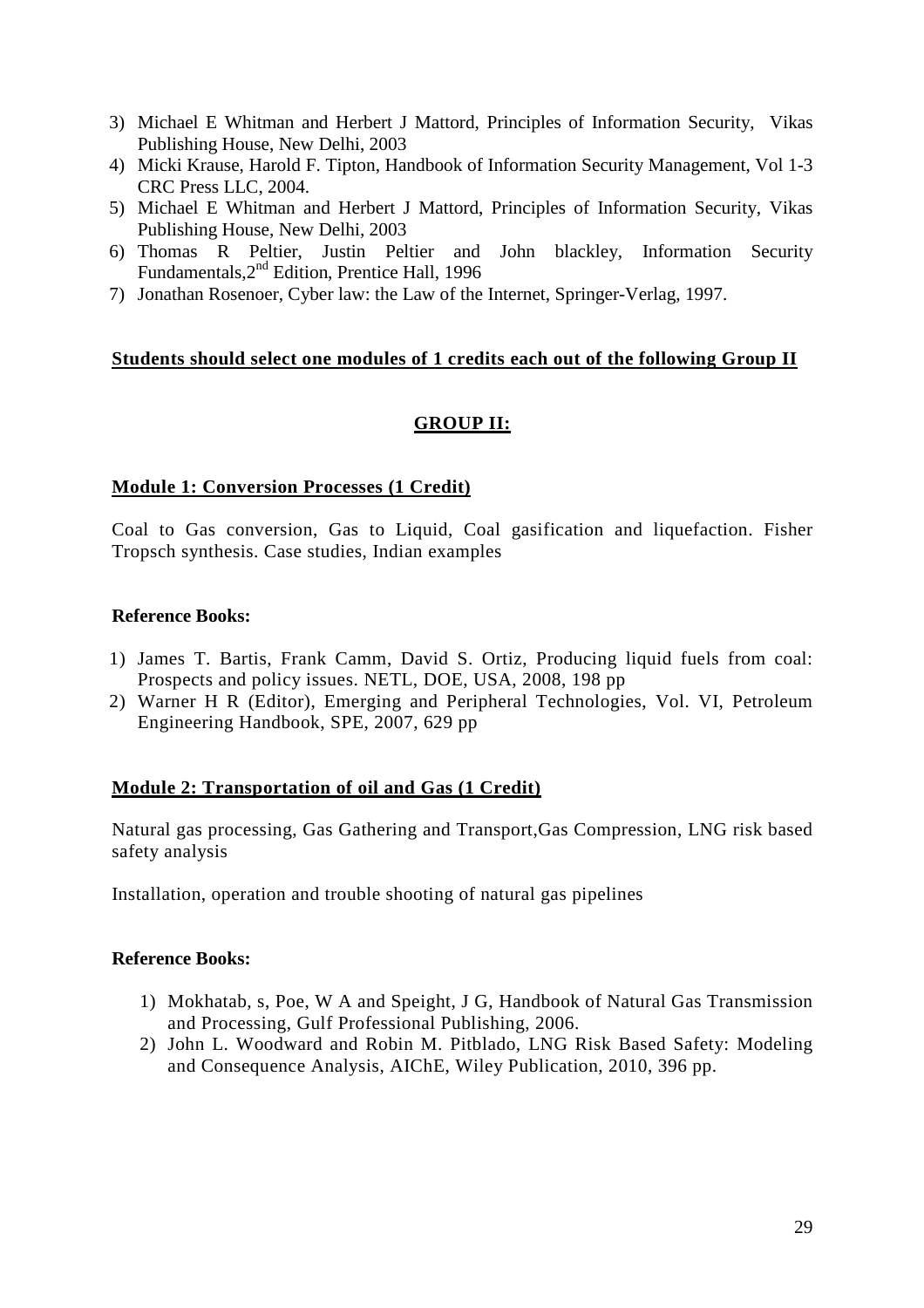### **Module 3: Clean Development Mechanisms (CDM) (1 Credit)**

Carbon Credits Generation, Trading, Markets. Carbon credit calculations.

Clean Development Mechanisms (CDM), approved CDM methodologies

CDP Project Design Document, Case studies Petroleum Industry Energy savings.

#### **Books:**

- 1) American Petroleum Institute, Compendium of Greenhouse Gas Emissions Methodologies for the Oil and Gas Industry. 2004. 489 pp.
- 2) Lohmann Larry, Carbon Trading, Development Dialogue, 48, 2006, 362 pp.
- 3) Hester R E and Harrison R M (editors), Carbon Capture: Sequestration and storage, Issue in Environmental Science and Technology, The Royal Society of Chemistry, 2010, 325 pp.
- 4) Ibrahim Dincer · Adnan Midi lli · Arif Hepbasli, T. and Hikmet Karakoc (editors), Global Warming: Engineering Solutions, A series in Green Energy and Technology, Springer, 2010, 632 pp.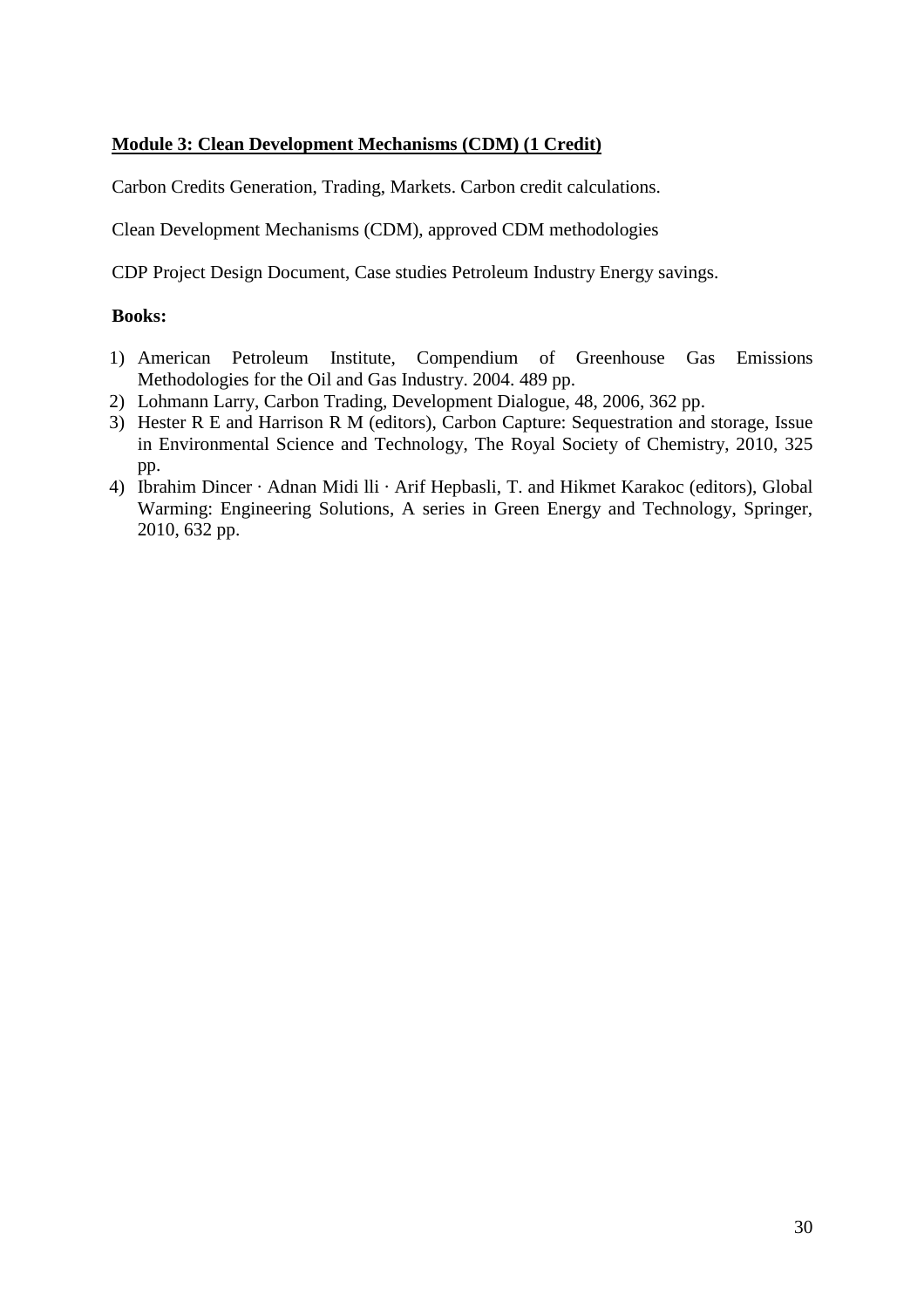## **512115 Seminar II**

Lectures/Practical: 4 Hours/Week Term work 50 Marks

**Teaching Scheme: Examination Scheme:**  Oral/Presentation 50 Marks Credits: 4

Each student shall submit and present a seminar based on state of art topic in petroleum engineering in the first semester.

The students shall select a topic in broad areas of petroleum engineering indicating recent trends of the industry. They shall carry out extensive literature survey to analyze, comprehend and synthesize the topic of study, supported by proven case study.

A seminar report of about 30 typed pages shall be submitted under the supervision of a faculty member.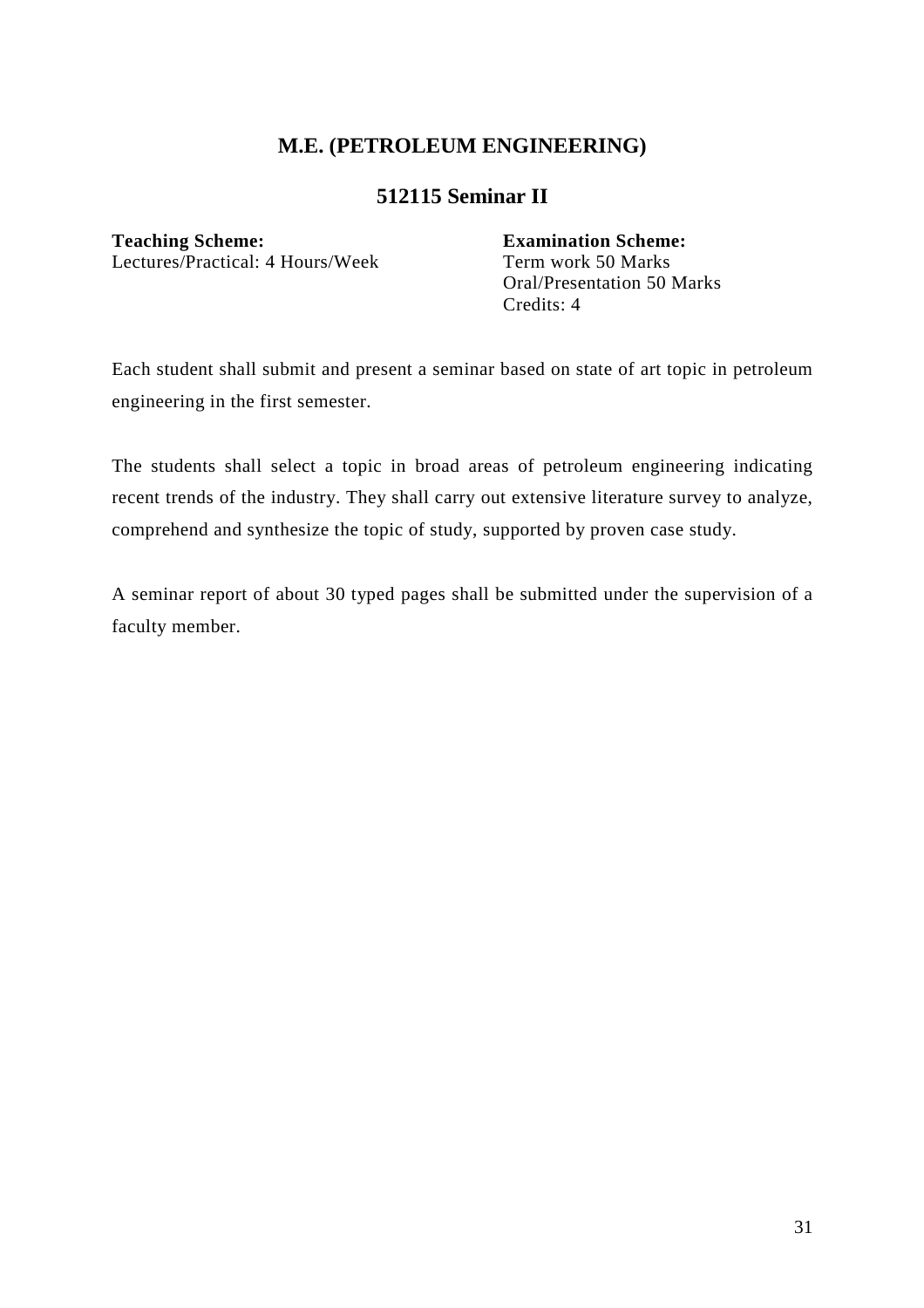# **512116 Project Stage I**

#### **Teaching Scheme: Examination Scheme:**

Lectures/Practical: 8 Hours/Week Term work 50 Marks

 Oral/Presentation 50 Marks Credits: 8

The students, at individual level, under the supervision of an internal teacher and/or an external teacher/guide if required, shall undertake a dissertation in a specialized area of Petroleum Engineering.

The students shall first define the problem and scope of work of the project work. Individually they shall undertake an extensive library search on the topic selected to take an overview of developments. They shall prepare a manuscript based on literature survey in consultation with the guide and submit the same.

The report shall also include objectives of study, and methodology required to complete the project work of stage I.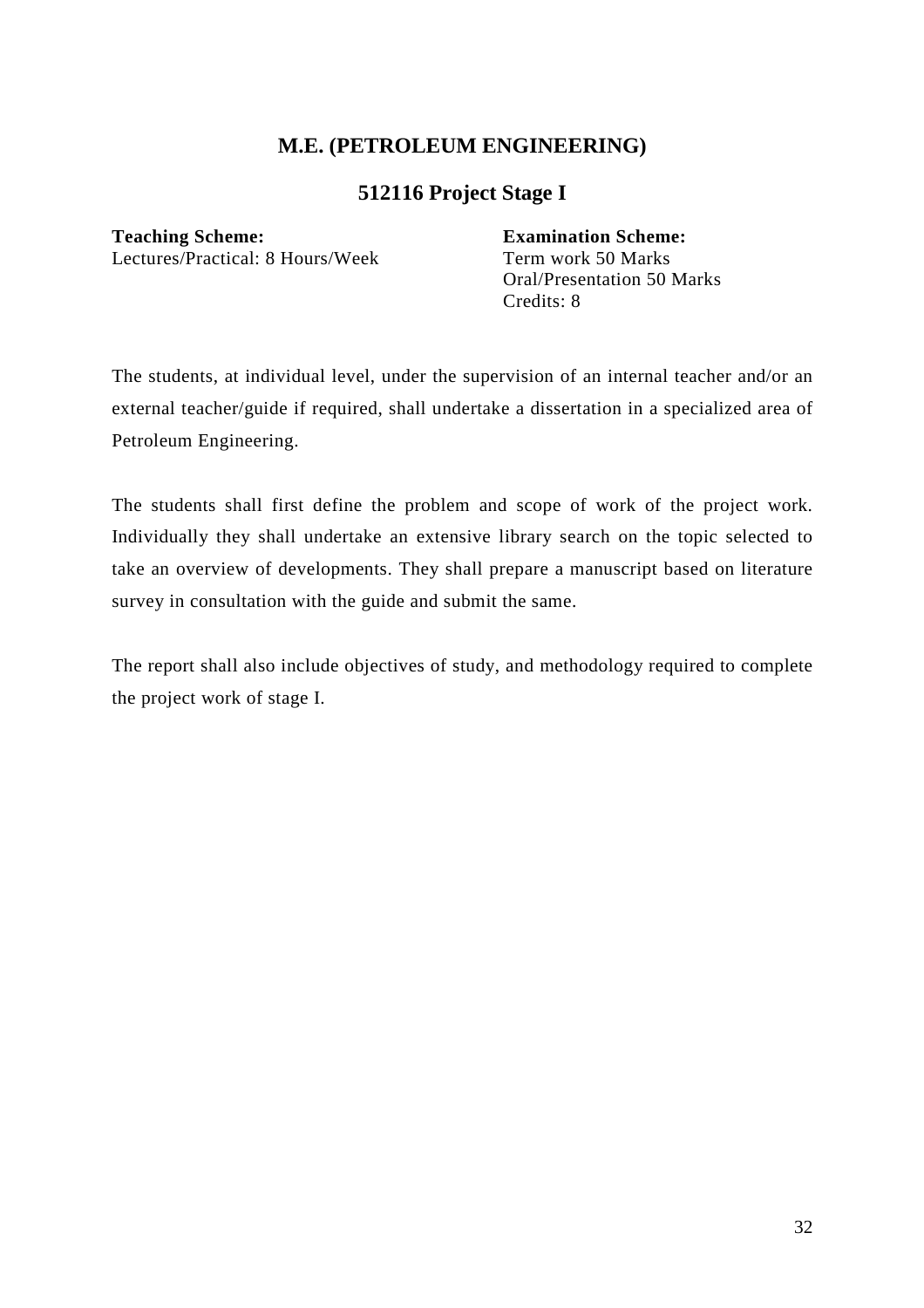# **512117 Seminar III**

Lectures/Practical: 5 Hours/Week

**Teaching Scheme:**<br>
Lectures/Practical: 5 Hours/Week<br>
Term work 50 Marks Oral/Presentation 50 Marks Credits: 5

Each student shall submit and present a seminar based on topic of dissertation related petroleum engineering in the first semester.

The students shall present literature review and developments related to dissertation indicating recent trends of the industry. They shall carry out extensive literature survey to analyze, comprehend and synthesize the topic of study, supported by proven case study.

A seminar report of about 30 typed pages shall be submitted under the supervision of a faculty member.